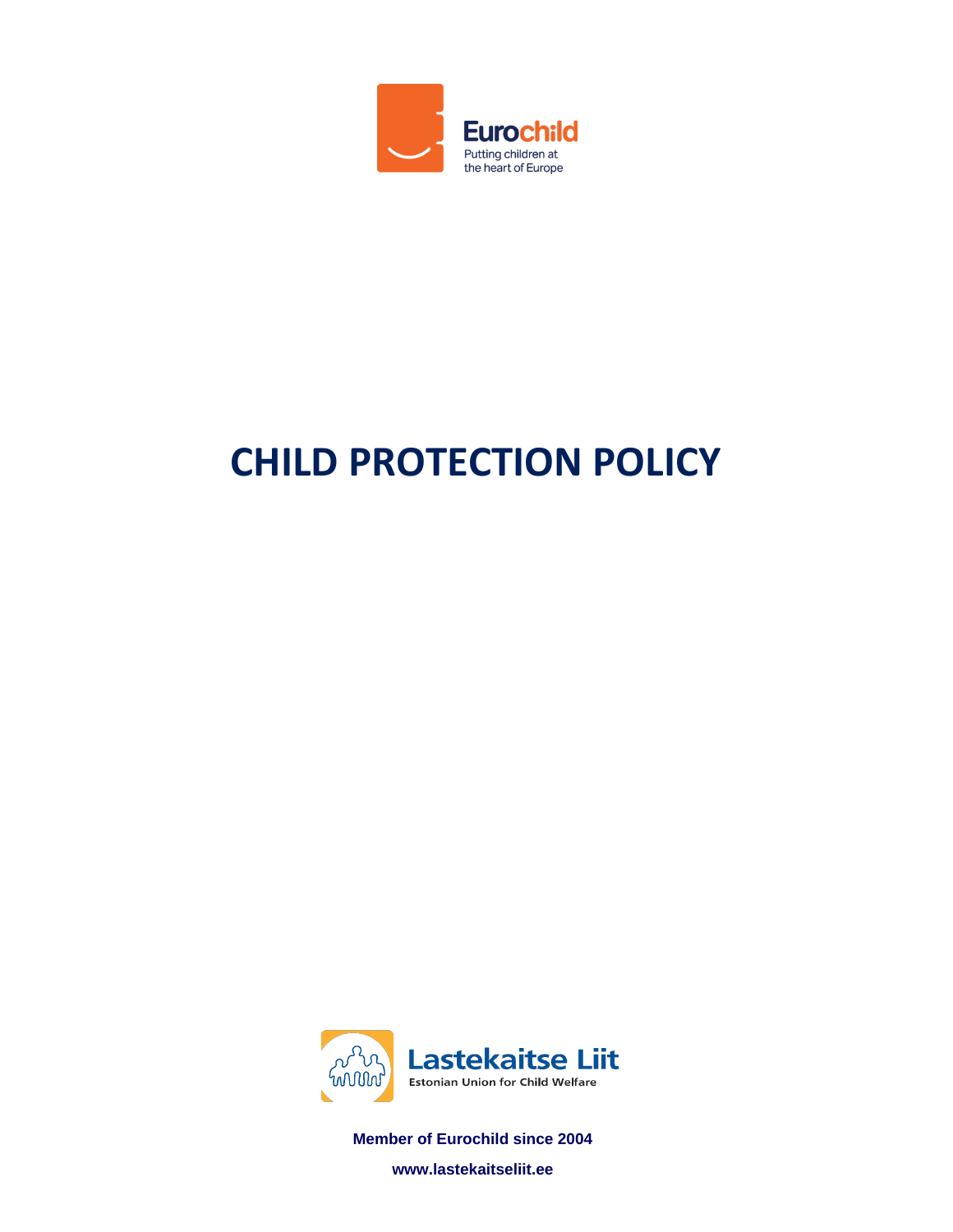# **Table of contents**

| <b>Background</b>                                                                                                                                                                       | 3                                 |
|-----------------------------------------------------------------------------------------------------------------------------------------------------------------------------------------|-----------------------------------|
| 1. Introduction<br>1.1 Eurochild's core child protection principles and values<br>1.2 Definitions<br>1.3 What is child abuse and exploitation?                                          | 3<br>3<br>5<br>6                  |
| 2. The need for a child protection policy                                                                                                                                               | 8                                 |
| 3. The scope of a child protection policy<br>3.1 Awareness<br>3.2 Eurochild's child protection policy with respect to members                                                           | 8<br>9                            |
| and external partners<br>3.3 Risk Assessments and Safe Programme design                                                                                                                 | 9<br>9                            |
| 4. Eurochild's Child Protection Policy<br>4.1 Staff and Personnel<br>4.2 Training and Education<br>4.3 Behaviour protocols<br>4.4 Management                                            | <b>10</b><br>10<br>10<br>11<br>11 |
| 5. Eurochild's Child Protection Code of Conduct                                                                                                                                         | 11                                |
| <b>6.1 Implementation Strategy: Reporting Procedures</b><br>6.2 Implementation Strategy: The Internal Safeguarding Procedure                                                            | 13<br>14                          |
| <b>7. Communication and Media Guidelines</b><br>7.1 Principles<br>7.2 Informed Consent<br>7.3 Interviewing Children<br>7.4 Visits by Photographers, Films Crews, Journalists and Others | 15<br>15<br>16<br>16<br>17        |
| 8. Accountability: Monitoring and Evaluation of the Child Protection Policy                                                                                                             | 17                                |
| 9. Statement of Commitment to the child protection policy                                                                                                                               | 19                                |
| 10. Character References and declaration of criminal convictions                                                                                                                        | 20                                |
| <b>Appendix 1: Recognising Signs of Abuse</b>                                                                                                                                           | 21                                |
| <b>Appendix 2: Safeguarding Report Form</b>                                                                                                                                             | 23                                |
| <b>Appendix 3: Consent Forms - Personal information</b>                                                                                                                                 | 26                                |
| - Media Consent form                                                                                                                                                                    | 28                                |
| <b>Appendix 4: Key contact information</b>                                                                                                                                              | 29                                |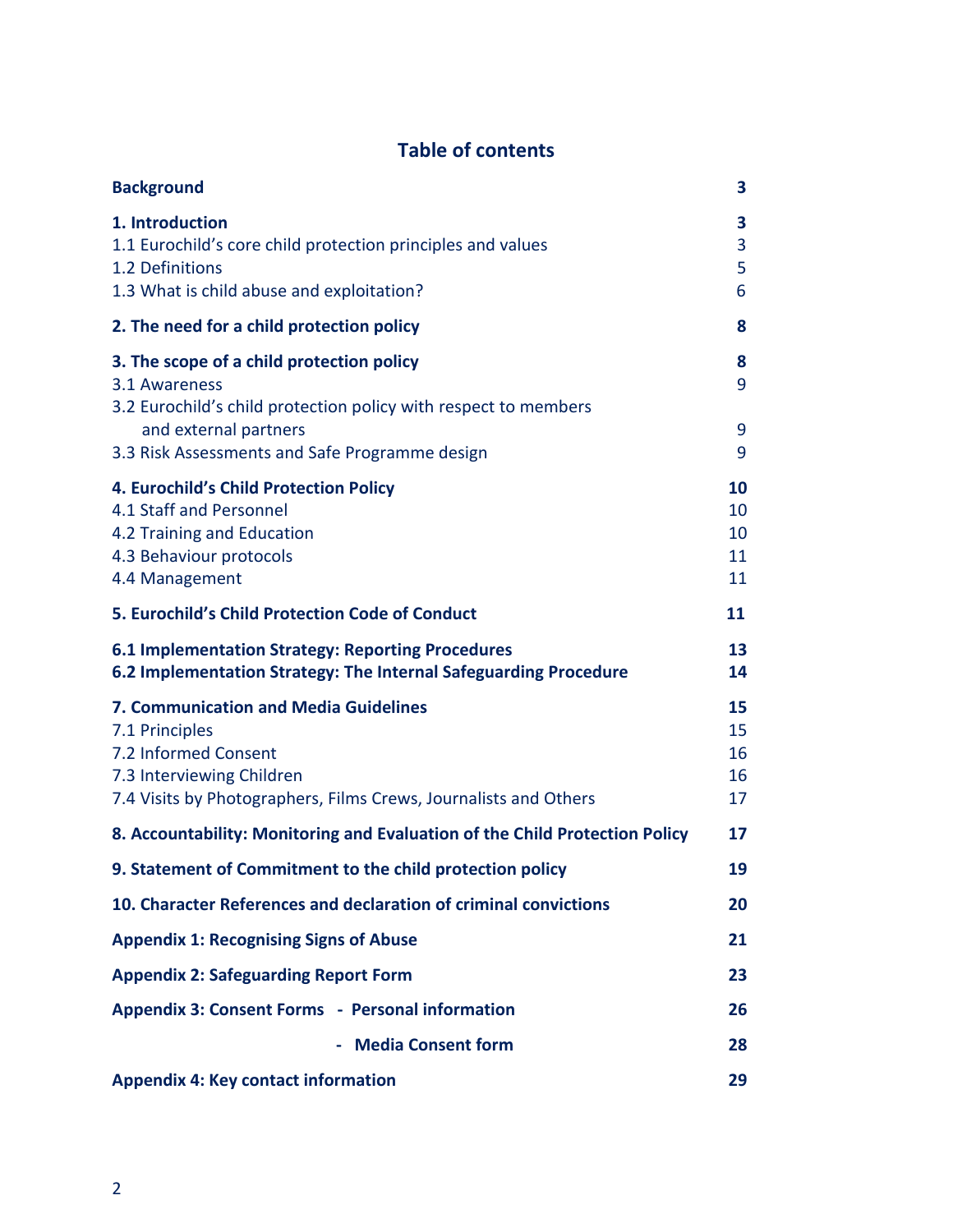# **Background**

Child abuse is a global phenomenon. It occurs in all countries and in all societies. It involves the physical, sexual, emotional abuse and neglect of children and adolescents. It is almost always preventable. Children and adolescents can be potentially subjected to exploitation, abuse, violence and neglect in families, communities, institutions, organisations, private places, public places by various circumstances by variety of people, including delegates, support staff, and ancillary personnel people associated with the conference. In order to address and protect children and adolescents from potential abuse and exploitation during their involvement with Eurochild this Child Protection Policy has been developed.

## **1. Introduction**

Eurochild is a network of organisations and individuals working in and across Europe to promote the rights and well-being of children and young people.

Eurochild's **vision** is of a society where children and young people grow up happy, healthy and confident and respected as individuals in their own right.

Eurochild's **mission** is to promote the rights and well-being of children in policy and practice through advocacy, membership exchange and research.

Eurochild's work is underpinned by the **United Nations Convention on the Rights of the Child**  (UNCRC). We believe that child protection is crucial to ensuring that children under the age of 18 have the rights, information and space in which they can express their views and communicate effectively with other children and adults. Children can only become empowered agents of change to improve their lives and that of their families and communities if they are safeguarded from abuse, discrimination and harm of any kind, be it physical, sexual, emotional or neglect.

We would like to acknowledge the following organisations as we have drawn material from their Child Protection Policies: CATS – Children as Actors for Transforming Society and Child to Child. The Keeping Children Safe Coalition has provided guidance for Eurochild's developing child protection standards and how to implement these.

## **1.1 Eurochild's core child protection principles and values**

#### **•** Based on the UN Convention on the Rights of the Child

This Child Protection Policy deals with the protection of children and adolescents as defined by the UN Convention on the Rights of the Child. The UN CRC should be taken holistically, providing a comprehensive framework for the protection, provision and participation of all children. All children and adolescents involved in Eurochild activities, projects and programmes have the right to have their health, safety and well-being, and their best interests considered as top priority; To have their development promoted and safeguarded so that they can achieve their full potential; To be valued, respected and understood within the context of their own culture, religion and ethnicity; To be listened to and to have their views given careful consideration, and to be encouraged and helped to participate in decisions which affect them, including in child protection decisions.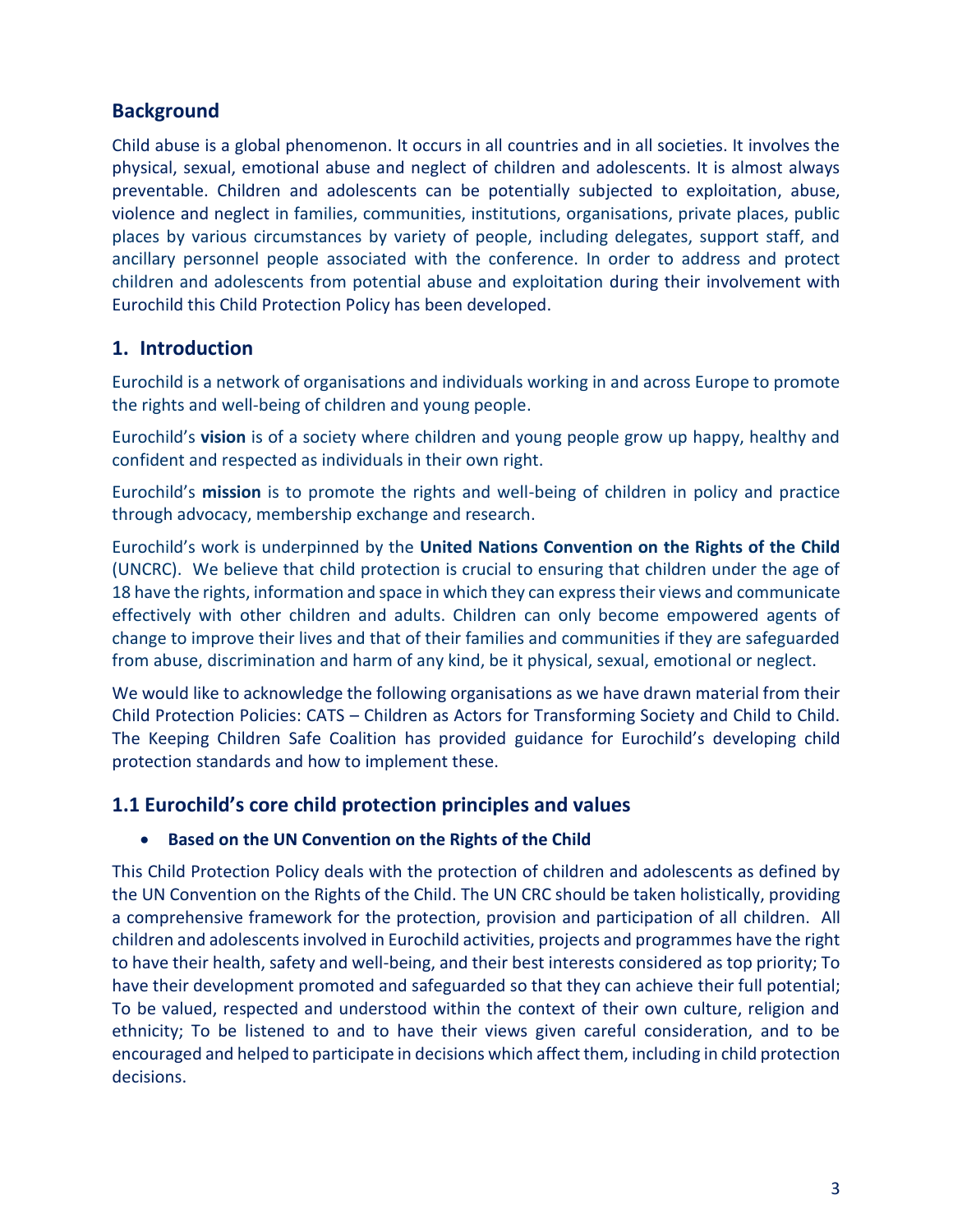#### **Non-negotiable duty**

Eurochild believes that NGOs working for children's rights have an absolute duty to protect children from abuse, mistreatment, and exploitation from within organisations intended for their benefit. This duty is imperative and non-negotiable. Without adequate standards and mechanisms for protection in place, an organisation is not only failing in its primary duty of care, but may also be negligently or recklessly fostering an environment of abuse.

#### **Open environment**

Eurochild believes that without proper and explicit procedures in place, NGOs are extremely vulnerable to false allegations of child abuse. Furthermore, organisations with weak communication structures run the risk of being infiltrated by persons, such as paedophiles, who seek to abuse children without being brought into the open. Eurochild therefore believes in:

- $\div$  Creating an environment where issues of child protection are discussed openly and are understood between children and adults;
- Promoting open lines of communication both internally and externally within and between member organisations to improve awareness and implementation of child protection policies and practices;
- Creating a framework to deal openly, consistently and fairly with allegations concerning both direct and indirect abuse.

#### **Children's Participation**

Eurochild works with and for children throughout Europe, striving for a society that respects the rights of children. Eurochild believes that children's participation promotes children's participation and children's protection promotes children's participation. "*The obligation to respect the right of children to be heard is equal to the obligation to protect. Effective and sustainable protection for children can only be achieved through listening to children"<sup>1</sup> .* Eurochild aims to create spaces where children feel able and willing to speak about abuse, free from abusers and which empowers them to become actors in their own protection without further discrimination or shame. Eurochild aims to empower children by making them aware about their rights and creating a safe environment in which they can exercise their rights.

Eurochild aims to implement children's participation based on the **nine requirements for meaningful, safe and inclusive children's participation:**

- 1. Participation is transparent and informative
- 2. Participation is voluntary
- 3. Participation is respectful
- 4. Participation is relevant
- 5. Participation is child-friendly
- 6. Participation is inclusive
- 7. Participation is supported by training
- 8. Participation is safe and sensitive to risk
- 9. Participation is accountable

 $1$  Quote by Gerison Lansdown, Co-chair of the Eurochild Participation Reference Group.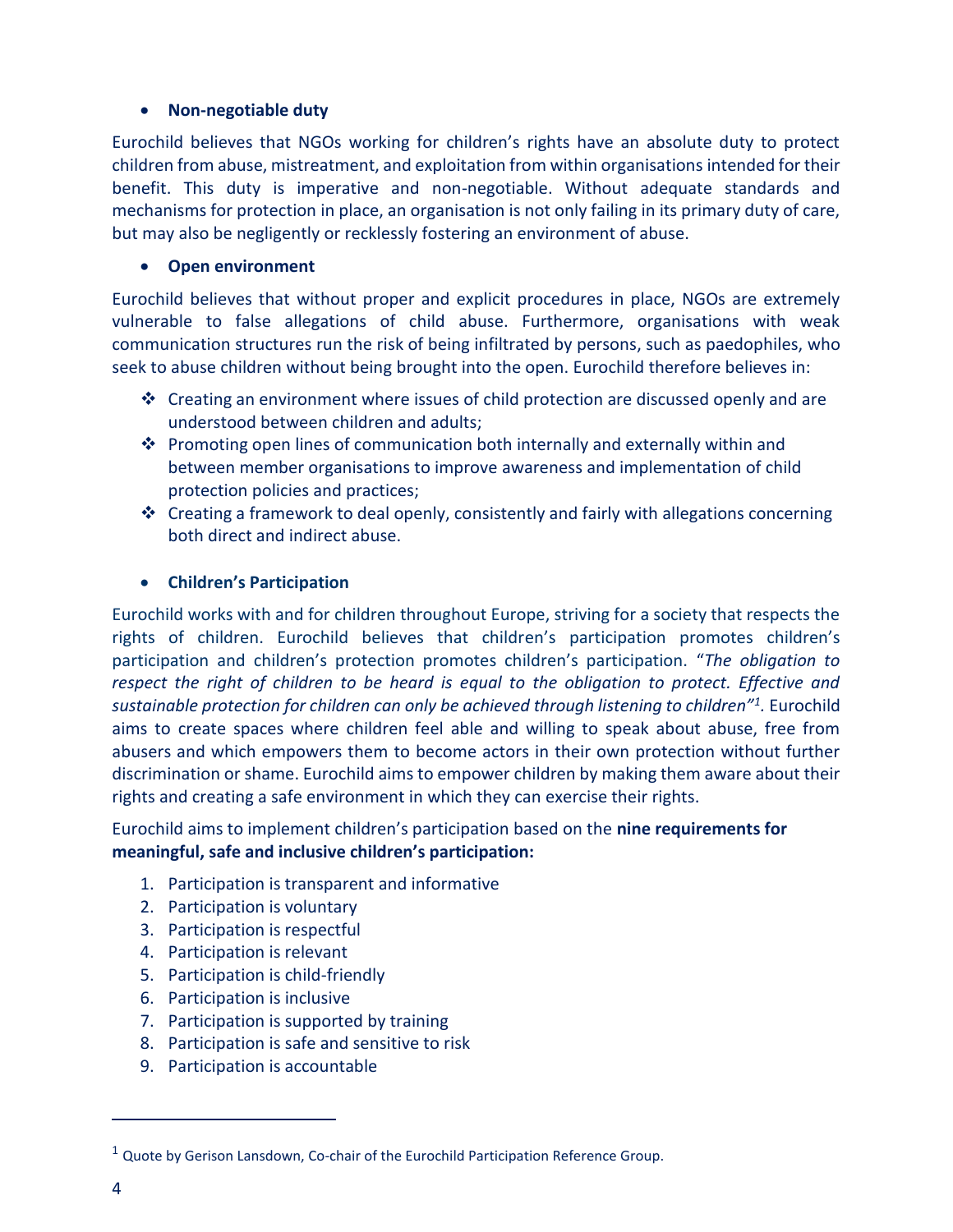#### **Implementation and accountability**

This Child Protection Policy is developed to ensure the highest standards of professional behaviour and personal practice to ensure no harm occurs in any situation to children and adolescents during their involvement in Eurochild activities, projects and programmes. It therefore includes measures regarding recruitment procedures, review of management structures, creation of space for children to speak out, staff training, and development of transparent protocols. The included standards are a tool servicing the promotion of the welfare of children in Eurochild activities, projects and programmes.

The Child Protection Policy is supported by clear guidelines on how it needs to be implemented by organisations participating and supporting children in Eurochild activities, projects and programmes.

Special procedures and checklists are part of the Child Protection Policy, including reporting procedures and actions following behaviour, which is not in compliance with the child protection standards.

#### **These principles underpin all of the following standards set out in this document.**

## **1.2 Definitions**

**Child**

A child is defined as anyone under the age of 18, in line with the UN Convention on the Rights of the Child (1989).

#### **Child Protection**

Child protection is a broad term to describe philosophies, standards, guidelines and procedures to protect children from both intentional and unintentional harm. In the current context, it applies to Eurochild's duty to make sure that its staff, operations and programmes do no harm to children, that is that they do not expose children to the risk of harm and abuse, and that any concerns the organisation has about children's safety within the activities and programmes in which they work, are reported to the appropriate authorities.

#### **Direct contact with children**

Being in the physical presence of a child/children in the context of Eurochild's work, whether contact is occasional or regular, short or long-term. This could involve attending meetings and conferences at which children are present or working with child volunteers in the Eurochild office (N.B. these are examples).

#### **Indirect contact with children**

- 1) Having access to information on children in the context of Eurochild's work, such as children's names, locations (addresses of individuals or projects), photographs and case studies.
- 2) Providing funding for organisations that work 'directly' with children. Although indirectly, this nonetheless has an impact on children, and therefore confers upon the donor organisation responsibility of child protection issues. (N.B. this list of examples is not exhaustive).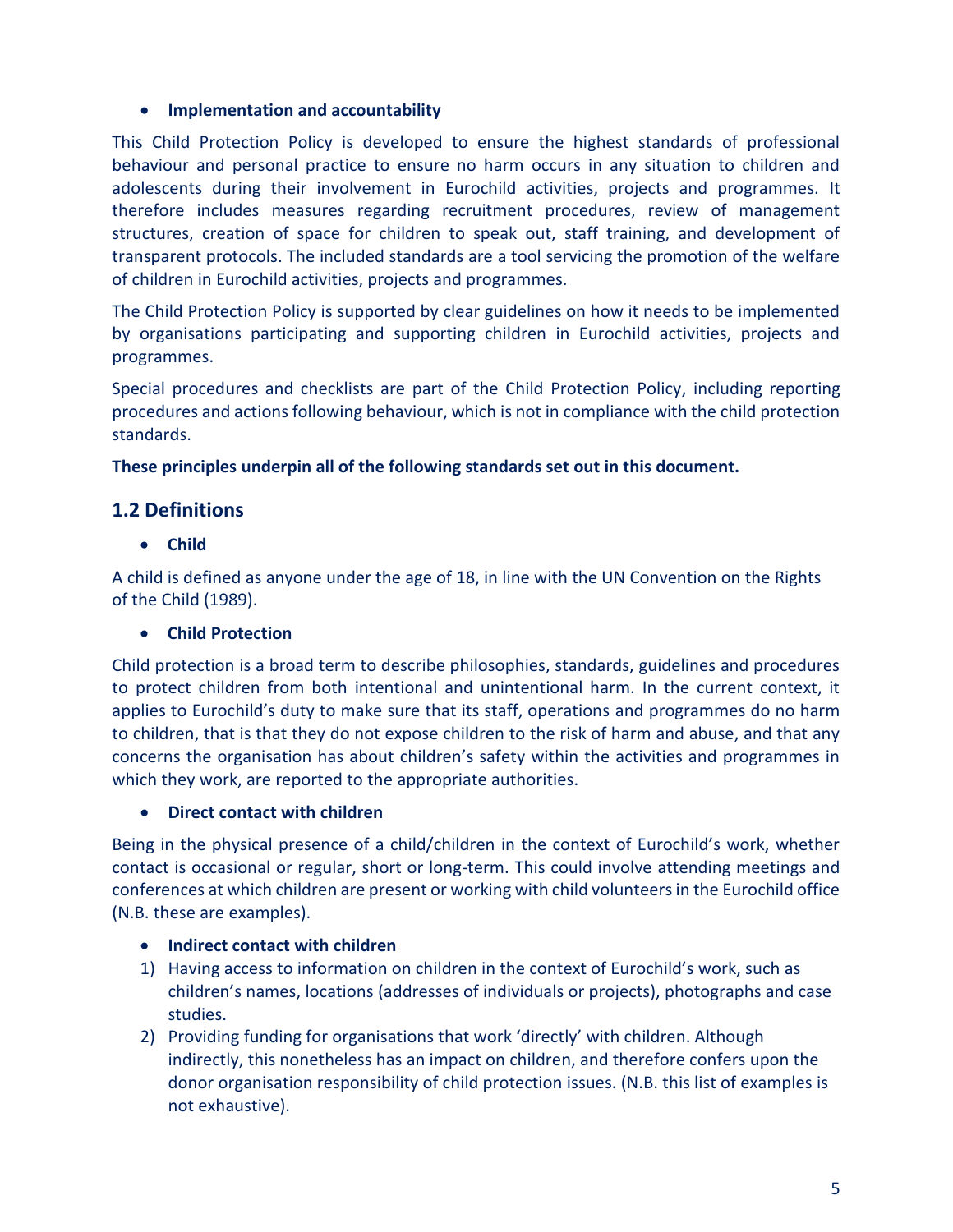#### **Member**

For the purpose of this policy, a member is a full or associate member organisation or an individual member of Eurochild.

#### **•** Policy

'A statement of intent that demonstrates a commitment to safeguard children from harm and makes clear to all what is required in relation to the protection of children. It helps to create a safe and positive environment for children and to show that the organisation is taking its duty and responsibility of care seriously.'<sup>2</sup>

## **1.3 What is child abuse and exploitation?**

According to the World Health Organisation, "child abuse" or "maltreatment" constitutes 'all forms of physical and/or emotional ill-treatment, sexual abuse, neglect or negligent treatment or commercial or other exploitation, resulting in actual or potential harm to the child's health, survival, development or dignity in the context of a relationship of responsibility, trust or power'.<sup>3</sup>

Our understanding of child abuse and exploitation includes, but it not limited to:

- **Physical abuse**<sup>4</sup> may involve hitting, shaking, throwing, burning or scalding, drowning, suffocating, or otherwise causing physical harm to a child. Physical harm may also be caused when a parent or carer feigns the symptoms of, or deliberately causes ill health to a child who they are looking after. This is commonly described using terms such as 'fictitious illness by proxy 'or 'Munchausen's syndrome by proxy'.
- **Emotional abuse**<sup>5</sup> is defined as the persistent emotional ill-treatment of a child such as to cause severe and persistent effects on the child's emotional development. It may involve conveying to children that they are worthless and unloved, inadequate, or valued only so far as they meet the needs of another person. It may involve age or developmentally inappropriate expectations being imposed in children. It may involve causing children frequently to feel frightened or in danger, or the exploitation or corruption of children. Some level of emotional abuse is involved in all types of ill-treatment of a child, though it may occur alone.
- **Sexual abuse**<sup>6</sup> involves forcing or enticing a child to take part in sexual activities, whether or not the child is aware of what is happening. The activities may involve physical contact, including penetrative (e.g., rape) or non-penetrative acts. They may include non-contact activities, such as involving children in looking at, or in the production of, pornographic materials or watching sexual activities, or encouraging children to behave in sexually inappropriate ways.

<sup>&</sup>lt;sup>2</sup> Setting the Standard: A common approach to Child Protection for international NGOs, Standard 1 (Policy).

 $3$  The WHO definition of Child Abuse as defined by the Report of the Consultation on Child Abuse Prevention WHO – 1999

<sup>4</sup> Source: Child protection fact sheet: The definitions and signs of child abuse. NSPCC, 2009.

<sup>5</sup> Source: Child protection fact sheet: The definitions and signs of child abuse. NSPCC, 2009.

<sup>6</sup> Source: Child protection fact sheet: The definitions and signs of child abuse. NSPCC, 2009.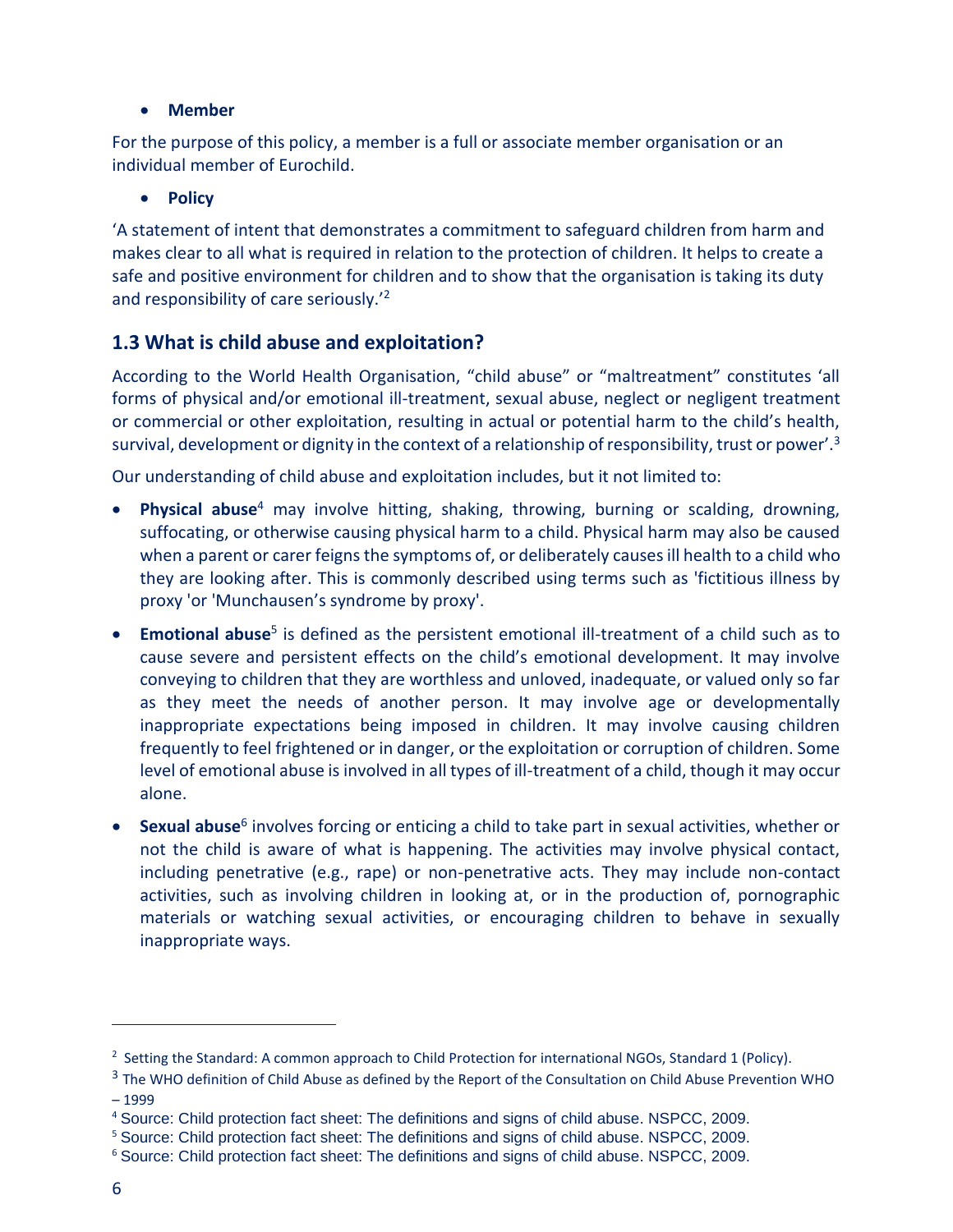- **Neglect**<sup>7</sup> is defined as the persistent failure to meet the child's basic physical and/ or psychological needs, likely to result in the serious impairment of the child's physical or cognitive development.
- **Bullying**<sup>8</sup> may be defined as deliberately hurtful behaviour, usually repeated over a period of time, where it is difficult for those bullied to defend themselves. It can take many forms, but the three main types are physical (e.g. hitting, kicking, theft), verbal (e.g. racist or homophobic remarks, threats, name calling) and emotional (e.g. isolating an individual from the activities and social acceptance of their peer group).
- **Sexual abuse of children**<sup>9</sup> can also be defined as contacts or interactions between a child and an older or more knowledgeable child or adult (a stranger, sibling or person in a position of authority, such as a parent or caretaker) when the child is being used as an object of gratification for an older child's or adult's sexual needs. These contacts or interactions are carried out against the child using force, trickery, bribes, threats or pressure. Sexual abuse can be physical, verbal or emotional.
- **Commercial sexual exploitation of children**<sup>10</sup> comprises sexual abuse by the adult and remuneration in cash or kind to the child or a third person or persons. The child is treated as sexual object and as a commercial object. The commercial sexual exploitation of children constitutes a form of coercion and violence against children, and amounts to forced labour and a contemporary form of slavery.
- **Child pornography**<sup>11</sup> means any representation, by whatever means, of a child engaged in real or simulated explicit sexual activities or any representation of the sexual parts of a child for primarily sexual purposes. This can include photographs, negatives, slides, magazines, books, drawings, movies, videotapes and computer disks or files. Generally speaking there are two categories of pornography: soft-core which is not sexually explicit but involves naked and seductive images of children and hard core which relates to images of children engaged in sexual activity and use of children in the production of pornography is sexual exploitation.<sup>12</sup>
- **Violence** was defined by the UN Secretary General's Study on Violence as 'physical, psychological (psychosocial), and sexual violence to children through abuse, neglect or exploitation, as acts of commission or omission in direct or indirect forms, that endanger or harm the child's dignity, physical, psychological, or social status, or development.<sup>'13</sup>
- **Commercial exploitation** means exploiting a child in work or other activities for the benefit of others and to the detriment of the child's physical or mental health, education, moral or social-emotional development. It includes, but is not limited to, child labour.

<sup>7</sup> Source: Child protection fact sheet: The definitions and signs of child abuse. NSPCC, 2009.

<sup>8</sup> Source: Child protection fact sheet: The definitions and signs of child abuse. NSPCC, 2009.

<sup>&</sup>lt;sup>9</sup> Source: Definitions of Child Sexual Exploitation and Related Terms. NGO Group for the Convention on the Rights of the Child, 2000.

<sup>&</sup>lt;sup>10</sup> Source: Questions and Answers about the Commercial Sexual Exploitation of Children. ECPAT International, 2001.

<sup>&</sup>lt;sup>11</sup> Source: Optional Protocol to the Convention on the Rights of the Child on the sale of children, child prostitution and child pornography. United Nations, 2000.

<sup>12</sup> Source: Child Protection Policies and Procedures. ECPAT International Secretariat, 2006.

<sup>&</sup>lt;sup>13</sup> Source: The UN Secretary General's Study on Violence, 2005.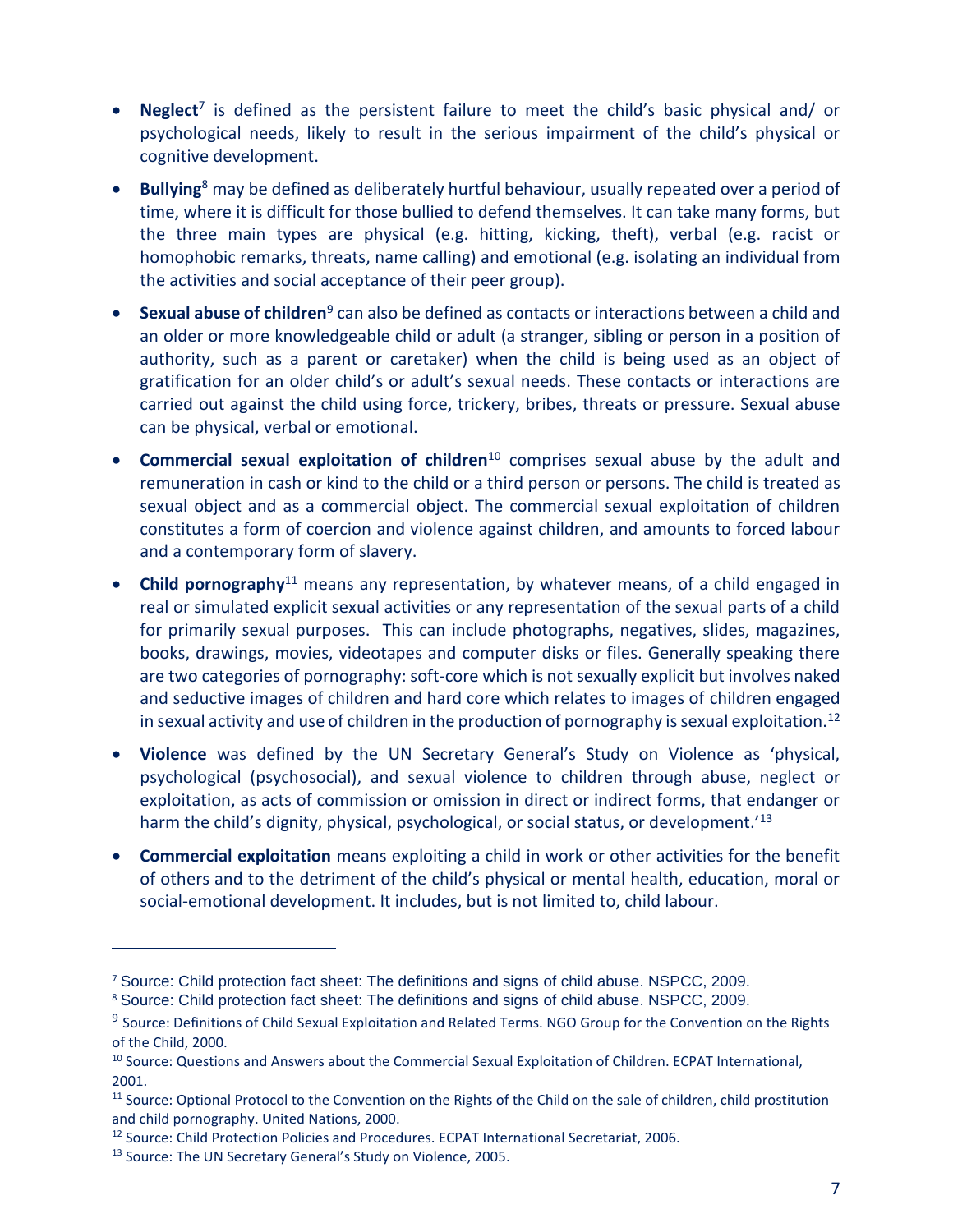A child who is being abused may experience more than one type of cruelty. Discrimination, harassment, and bullying are also abusive and can harm a child, physically and emotionally.

## **2. The need for a child protection policy**

'*All organisations and professionals working or in contact with children are obliged to ensure their operations are 'child safe' and therefore need to have a Child Protection Policy'<sup>14</sup>* .

Eurochild needs a child protection policy because:

- **Organisation staff are protected**: All children have a right to freedom from all forms of violence, abuse and exploitation, based on the UNCRC. It is therefore the responsibility of Eurochild to ensure that all its activities, policies, projects and programmes are 'child safe'. This means that staff do not represent a risk to children and that programmes, policies and practices can be designed and developed in ways that promote the protection of children.
- **Children are protected**: Some children are in particular vulnerable to abuse, exploitation, and ill-treatment at the hands of carers, project workers, and those with access to their personal information. Many children growing up in vulnerable circumstances have already experienced ruptured relationships of trust or abuse of an adult-child relationship in the form of physical, psychological or sexual abuse.
- **The organisation and its reputation is protected**: Organisations working with vulnerable children have been, are and will continue to be vulnerable to abuse until the issues are brought into the open. Organisations without protection policies, guidelines and systems are more vulnerable to false or malicious accusations of abuse.
- Without a proper child protection policy and child protection standards in place, allegations of abuse, whether founded or unfounded, can destroy an organisation's reputation. This will have serious implications for fundraising as well as damaging the reputation of the children's rights NGO sector as a whole.

## **3. The scope of a child protection policy**

Eurochild's child protection policy applies to:

- ◆ All staff; Management Board members; interns and volunteers
- $\clubsuit$  All those acting on behalf of Eurochild, such as members, consultants or trainers
- $\triangle$  All those adults accompanying children to events and activities organised by Eurochild
- ◆ All those who participate in Eurochild events and meetings involving children, including journalists, sponsors, donors, policy makers, etc.

All the individuals cited above will be expected to read Eurochild's Child Protection Policy and sign a commitment to adhere to its principles and procedures (see page 21)

*A child-friendly version will be developed in cooperation with children.*

<sup>&</sup>lt;sup>14</sup> Source: Keeping Children Safe: 'Child Safeguarding Standards and how to implement them'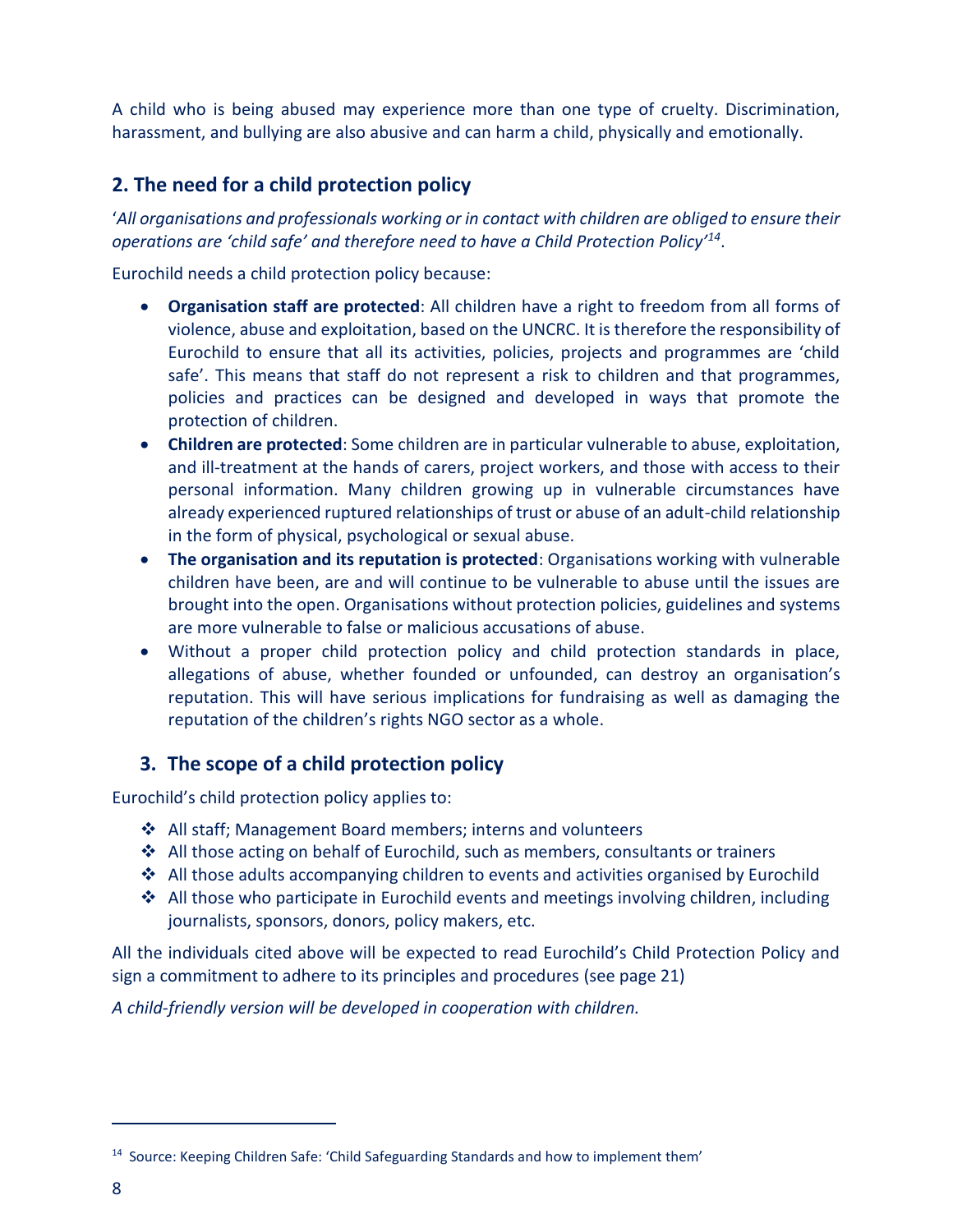## **3.1 Awareness**

For effective implementation of the Child Protection Policy, it needs to be understood accurately by all those that the policy applies to. Eurochild will ensure that all its staff, interns, volunteers, consultants, etc. are informed about this policy and act in accordance with all its provisions, and do no harm to children who may come into their contact within or outside their work.

The Child Protection Policy will be sent to all responsible adults after they have joined Eurochild.

The Senior Policy and Advocacy Coordinator on Child Rights and Child Participation will ensure that a copy of the Policy will be send to all organisations that will organize meetings on behalf of Eurochild or will travel with children to events organized by Eurochild. These organisations will be asked to brief their staff working and traveling with the children to Eurochild events about this Policy, as well as to inform parents, carers and children on their right to be protected and the reporting mechanisms available. They will be asked to complete a local child protection mapping template.

# **3.2 Eurochild's child protection policy with respect to members and external partners**

Eurochild's Child Protection Policy should apply to all Eurochild member organisations and to external partners when they cooperate and participate with children in Eurochild events.

As of the 2017 General Assembly, new applicants for Eurochild membership will be asked to demonstrate the existence of their own child protection policy, which meets, or goes beyond, that of Eurochild. If no child protection policy is in place, they will be asked to sign up to Eurochild's child protection policy and demonstrate their commitment to develop their own child protection policies and procedures, which reflect the local context and legal framework.

Existing members will also be asked to send the Eurochild secretariat their own child protection policy and/or sign up to Eurochild's child protection policy.

In the event of persistent poor or one extreme practice or abuse within a particular member organisation, Eurochild may decide to terminate membership of this organisation. However, we will always aim to work alongside members to improve practice and address concerns in an open and constructive manner before considering a termination of membership.

Any external partner which cooperates with Eurochild in the organisation of events involving children will be asked to provide evidence of their own child protection policy, or to sign up to that of Eurochild.

# **3.3 Risk Assessments and Safe Programme Design**

Eurochild is committed to designing and delivering programmes that are safe for children. Risk assessments are therefore conducted when designing our projects and activities and safety strategies developed accordingly.

Risk mitigation strategies will be developed, which minimize the risks to children and will be incorporated into the design, delivery and evaluation of programmes, operations and activities which involve or impact upon children.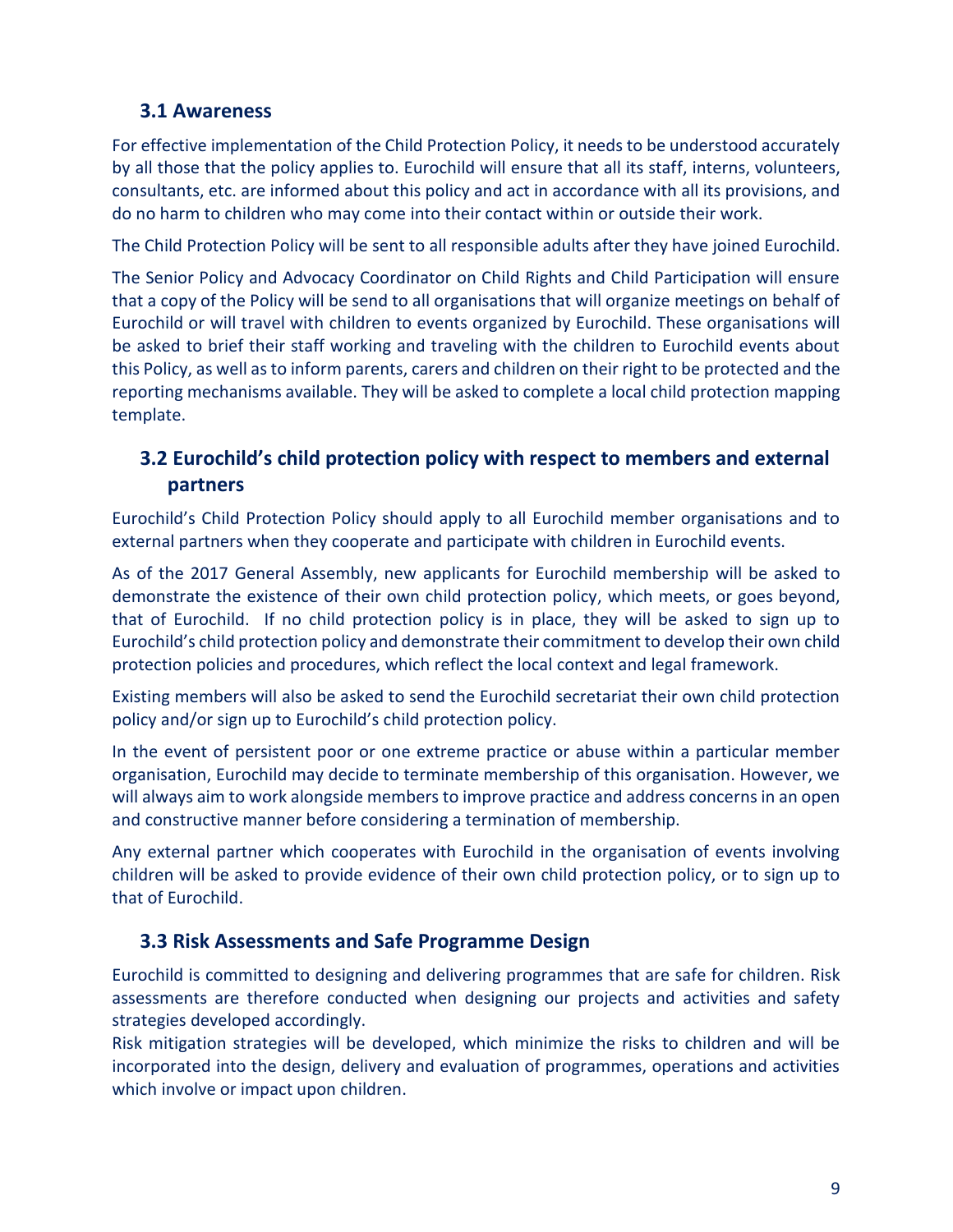## **4. Eurochild's Child Protection Policy**

This Policy is developed to ensure the highest standards of professional behavior and personal practice to ensure no harm occurs in any situation to children during their involvement in any Eurochild activities or projects.

## **4.1 Staff and Personnel**

As a condition for working with Eurochild, all staff; Management Board members; interns and volunteers and all those acting on behalf of Eurochild, such as members, consultants or trainers are required to undergo the following:

1. Both acceptance and commitment to our Child Protection Policy and Code of Conduct for working with children by signing a commitment to adhere to the Child Protection Policy principles and procedures.

This includes in the **recruitment and appointment process**:

- Staff, volunteers, interns and consultants are recruited to clear job or role descriptions that include a statement on the position or role's responsibilities to meet the requirements of Eurochild's child protection policy.
- All recruitment interviews should include a discussion on child safeguarding and protection, the candidate's understanding of this and Eurochild's commitment.
- Adherance to Eurochild's Child Protection Policy are part of Eurochild employment contracts and service agreements.
- 2. Signing a personal declaration stating any criminal convictions, including spent convictions. Eurochild job application forms include a question asking for consent to gain information on a person's past convictions/pending disciplinary proceedings.

For those working directly with children, are added:

- 3. Satisfactory clearance through a police check conducted by the responsible authorities of the country of origin/birth. For Eurochild staff in Belgium an extract from the criminal record listing your convictions should be requested from the municipality or the local police of the municipality where they are registered. Model 2 is specifically designed for staff working with children and young people. The extract needs to provide clearance for having no convictions for working with children.
- 4. Providing the name and contact information of two character references they have known for no less than two years, excluding family members, who have knowledge of the candidate's experience and suitability to work children. The identity of the referees will be verified.
- 5. Eurochild staff is empowered to call out behaviours of members, which are not in compliance with Eurochild's child protection policy.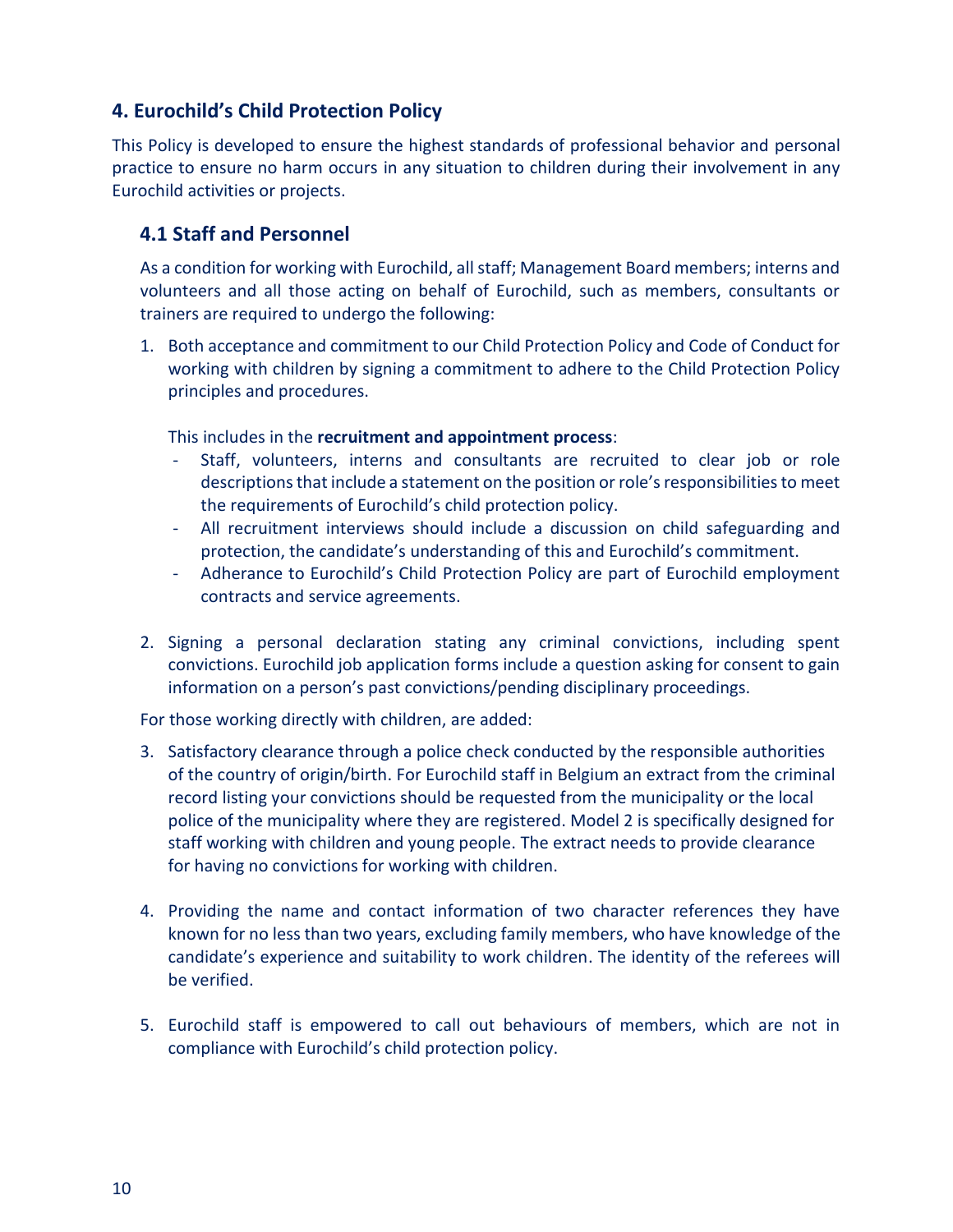# **4.2 Training and Education**

Education and training are essential to implement the Child Protection Policy. This includes:

- 1. At the beginning of the induction period (within 3 weeks of taking up the position) of staff/volunteers/interns/MB members they will receive an introduction to Eurochild's Child Protection Policy and procedures from the Child Protection Focal person. This will include training on behavior guidelines for those in direct contact with children, and guidance on the acceptable and unacceptable sharing of information on children. Training will also allow staff to be able to identify sources of support for children and their families.
- 2. Child Safeguarding Training will be given to all staff, volunteers and interns, appropriate to their roles and responsibilities.

## **4.3 Behaviour protocols**

Any staff, employee, volunteer, intern, management board member, consultant or adviser who has direct contact with children in his/her work will be fully informed of Eurochild's Code of Conduct (attached).

## **4.4 Management**

A Child Protection Focal person (CPF) will be appointed who will be responsible for:

- $\triangleright$  Promoting awareness and implementation of the Child Protection Policy throughout the organisation.
- Monitoring implementation of the Policy and reporting on developments at Team meetings and for the Management Board.
- $\triangleright$  The development of child protection training resources are required.
- $\triangleright$  Maintaining knowledge of best practices and statutory requirements.
- $\triangleright$  Acting as a source of support and information for staff on safeguarding issues.

The name and contact details of the CPF will clearly be displayed in the Eurochild office and new staff will be made aware of the role.

The disclosure of personal information about children, including legal cases, will be limited to those employees, interns, volunteers, MB members who need to know. The Management Board will have the overall responsibility to oversee and ensure the Policy's implementation.

Specific procedures and checklists are part of the Child Protection Policy and are referred to in chapters 6 and 7, which are dealing with the implementation strategy for the Child Protection Policy, including reporting procedures and monitoring and evaluation processes. Safeguarding will be included within the development of projects by Eurochild.

# **5. Eurochild's Child Protection Code of Conduct**

Eurochild is committed to protecting children from abuse and exploitation. It will take all necessary actions to prevent and/or respond to children in such situations. Eurochild will respond to all reports of actual or alleged abuses based on its Child Protection Policy, irrespective of the nature of the referral, who the allegations are about or who the referrer is or where she/he is from.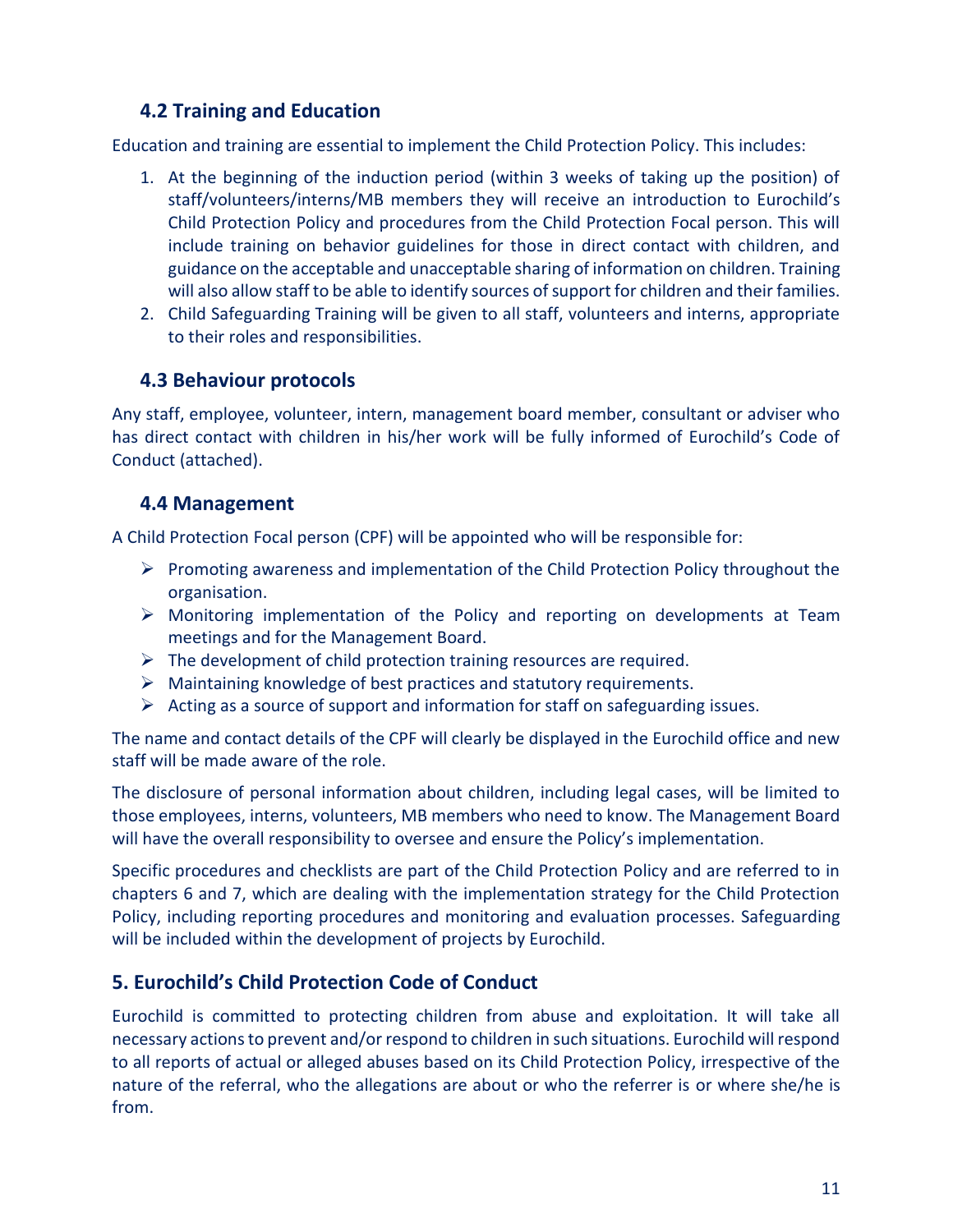This Code of Conduct includes guidance on ethical and proper standards of behavior of adults towards children, and also of children towards other children. It has been developed with the best interests of the child as the primary consideration and should be interpreted in a spirit of transparency and common sense. Eurochild aims for everyone, children and adults, to participate in a safe and happy way in Eurochild's work and activities.

- $\triangleright$  Be aware what constitutes child abuse and exploitation (included in the Child Protection Policy) and understand its provisions.
- $\triangleright$  Know signs of abuse and reporting any suspicious observations immediately to the Child Protection Focal Person.
- $\triangleright$  Ensure that you know who the Child Protection Focal Person at Eurochild is.
- $\triangleright$  Respect lines of authority and reporting procedures.
- $\triangleright$  Respect the basic rights of others by facing fairly, honestly, and tactfully, and by treating people with dignity and respect.
- $\triangleright$  Treat all children equally: be inclusive and involve all children without discrimination.
- $\triangleright$  Work actively to ensure the highest levels of respect towards each other.
- $\triangleright$  Maintain high standards of personal and professional conduct both personally and in others.
- $\triangleright$  Protect the health, safety and well-being of yourself and others.
- $\triangleright$  Be aware of high-risk peer situations (e.g. unsupervised mixing of older and younger children and possibilities of discrimination against minors)
- $\triangleright$  Be aware of potential for peer abuse (e.g. bullying of children)
- $\triangleright$  Be concerned about the way in which your language, actions, and relationships with children could be perceived.
- $\triangleright$  Develop special measures/supervision to protect younger and especially vulnerable children from peer and adult abuse.
- $\triangleright$  Provide an enabling environment for children's personal, physical, social, emotional, moral and intellectual development.
- $\triangleright$  Encourage and respect children's voices and views.
- $\triangleright$  Limit access to and/or not expose children to any inappropriate electronic material.
- $\triangleright$  At all times respect the confidentiality of children's personal information.
- $\triangleright$  Obtain written consent from the child and parent/carer when photographing, filming or requesting personal information for activities (*see section 7).*
- $\triangleright$  Ensure that there is a minimum of two staff members present in meetings with children (to allow one to go out to deal with any immediate needs of children).
- $\triangleright$  Ensure that when children with disabilities participate that all buildings are fully accessible for them.
- Precise information on specific equipment used by the disabled child needs to be obtained prior to the event to ensure its accessibility to all buildings and meeting spaces.
- $\triangleright$  Accompanying adults should not be younger than 21 years old, unless in exceptional circumstances and agreed in advance.
- $\triangleright$  When participants are invited to stay overnight, room sharing arrangements are agreed in advance and with consent of the parents/guardians and children.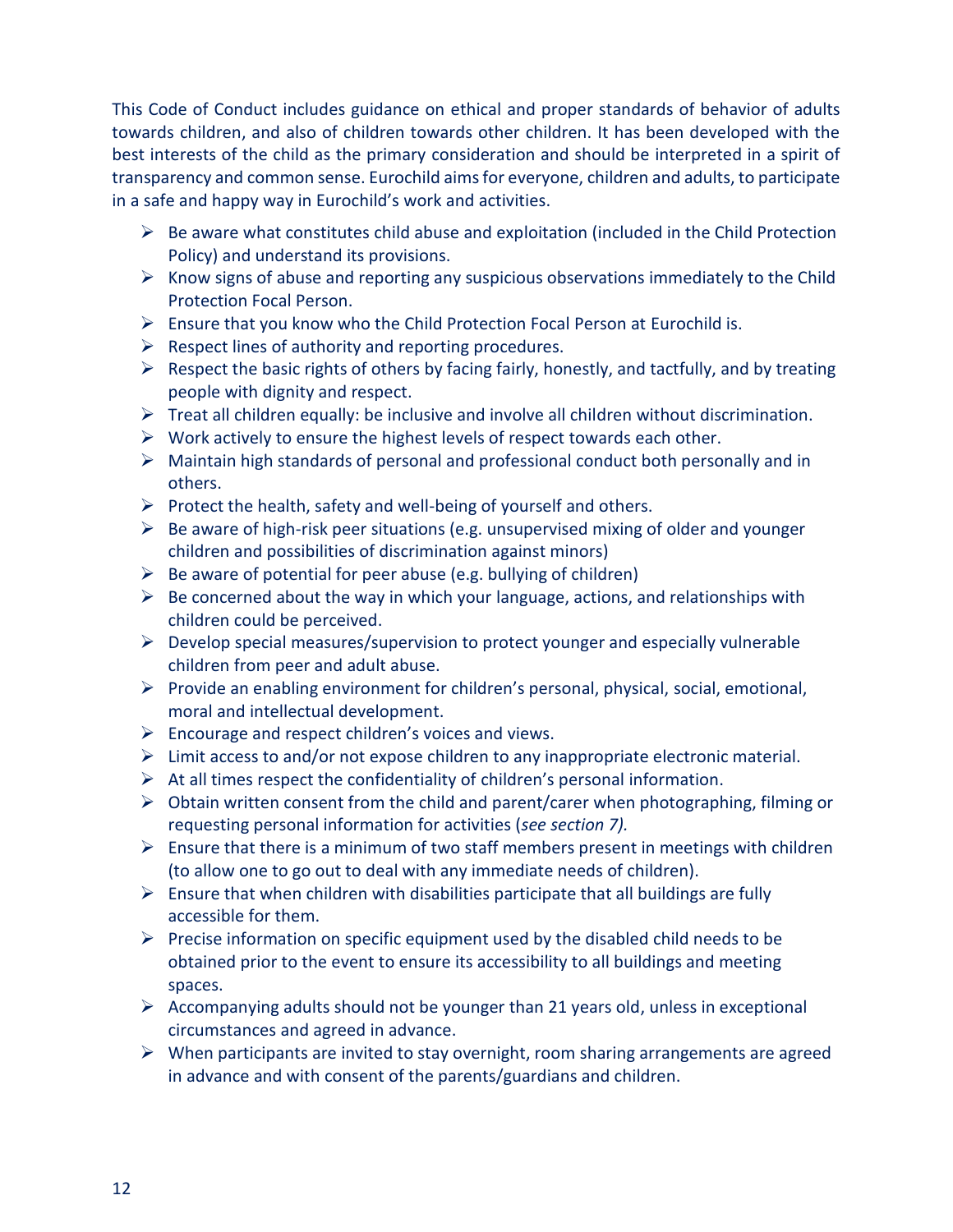#### **DON'T:**

- $\triangleright$  Engage in any form of sexual activity with children.
- $\triangleright$  Avoid any action or behavior that could be construed as poor practice or potentially abusive. For example, never behave in an inappropriate or sexually provocative manner.
- $\triangleright$  Never have a child stay overnight in the adult's room or sleep in the same bed (unless prior consent is provides by both the child and his/her parent/guardian).
- $\triangleright$  Do not perform activities for children that they can do themselves, including dressing, bathing and grooming.
- $\triangleright$  Do not discriminate, shame, humiliate, belittle, or degrade children. This includes anything that may be considered emotional abuse (e.g. use language that will mentally or emotionally abuse a child or tell a story/show pictures that will mentally or emotionally abuse a child).
- $\triangleright$  Do not hit or otherwise physically assault participants.
- $\triangleright$  Do not act in any way that may be abusive or place others at risk of abuse.
- $\triangleright$  Do not condone violations of this code by others staff, interns, consultants, etc.
- $\triangleright$  Do not be alone with a child in any circumstances that might be questioned by others
- $\triangleright$  Do not allow children to engage in sexually provocative games with each other.
- $\triangleright$  Do not kiss, hug, fondle, rub, or touch a child in an inappropriate or culturally insensitive way (e.g. do not initiate physical contact, such as holding hands, unless initiated by the child)
- $\triangleright$  Do not suggest inappropriate behavior or relations of any kind or encourage any crushes by a child.
- $\triangleright$  Do not take photos, film or request personal information if not required for Eurochild's activities.
- $\triangleright$  Do not use inappropriately contact details (including social media accounts) from children out of Eurochild's programmes.

Report any suspicious observations or alleged abuse as well as any circumstances or situations, which may be subject to misinterpretation to the Child Protection Focal Person.

Sections 6.1 and 6.2 describe the consequences for breaching the code of conduct or the child protection policy.

# **6.1 Implementation strategy: Reporting Procedures**

All staff, volunteers and interns should be alert to signs that may suggest a child is in need of help (see annex 1). Deciding whether to report can be a very difficult responsibility. The reporting procedure is made widely available to ensure that everyone is clear what steps to take regarding the safety of children and other witnesses.

All witnessed, suspected or alleged violations of Eurochild's Child Protection Policy will be immediately reported to the Child Protection Focal Person (CPF) – using the safeguarding reporting form (annex 2). The **guiding principle** here is that the safety of the child is always the most important consideration. These records will be stored securely with access limited to the CPF or the Secretary-General; a report must be made to the nominated Management Board member. The MB has nominated its chair Norah Gibons on 13 October 2016.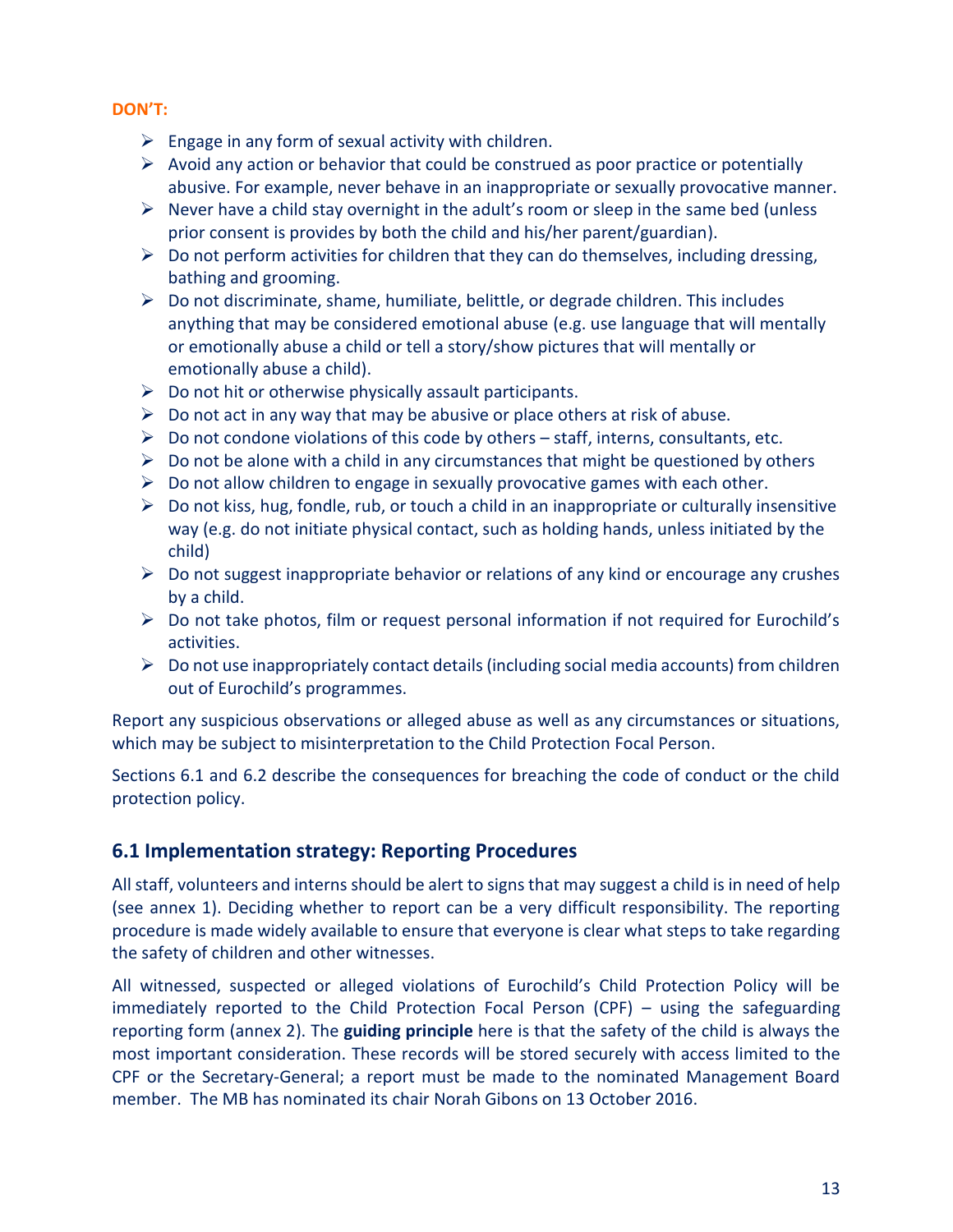At meetings and activities where children are directly involved, children will be informed about Eurochild's safeguarding policy, code of conduct, the existence of the child protection focal person and complaints mechanism in a child-friendly manner.

The first stage is to decide whether the concerns are internal to the organisation or relate to an external situation.

*When a child protection/safequarding concern is brought to your attention – ACT Act on your concerns. If in doubt, speak out. Child-centred. The protection of children is the most important consideration. Time counts. Ensure timely, effective, confidential and appropriate responses to child safeguarding issues.<sup>15</sup>*

**If the concern is internal** – regarding the behavior of staff, volunteers, interns, MB member or members, you have to consider whether you need to report to the local/national authorities. If not, the internal safeguarding procedure needs to be applied. If yes, you have to report to the designated authorities and follow-up on action taken by the authorities and decide on further response, record case and action taken.

**If the concern is external** - meaning that there is concern regarding abuse outside the organisation, you have to consider whether the concern is due to the way the organisation is delivering business and then decide whether this needs reporting to local or national authorities. After this the same procedure as for internal concerns is applied.

The CPF will act on the concerns or allegations in a confidential manner in accordance with the standardized process developed by Eurochild in the best interests of the child, irrespective of the nature of the referral, who the allegations are about or who the referrer is or where she/he is from. The CPF will take appropriate action to protect the child/children in question from further harm and during and following an incident or allegation. An assessment of the specific kind of support and assistance that is needed by the child(ren) affected by the incident will be immediately be offered. This may also involve arranging a medical assessment. The relevant contact details for child protection services, local services department, policy, emergency medial help and help lines will also be readily available and easily accessible (see annex 4 with key contacts information). The CPF will be responsible to contact the child's family (or guardian) and inform them of the incident and assistance provided. A safeguarding report (annex 2) must be compiled to document details of the incident. The "best interests of the child" must be considered throughout the process.

An assessment of the specific kind of support and assistance that is needed by the children affected by the incident will be offered.

<sup>15</sup> Source: Plan International, Child Protection Policy *Reporting and Responding to Child Protection Issues in Plan*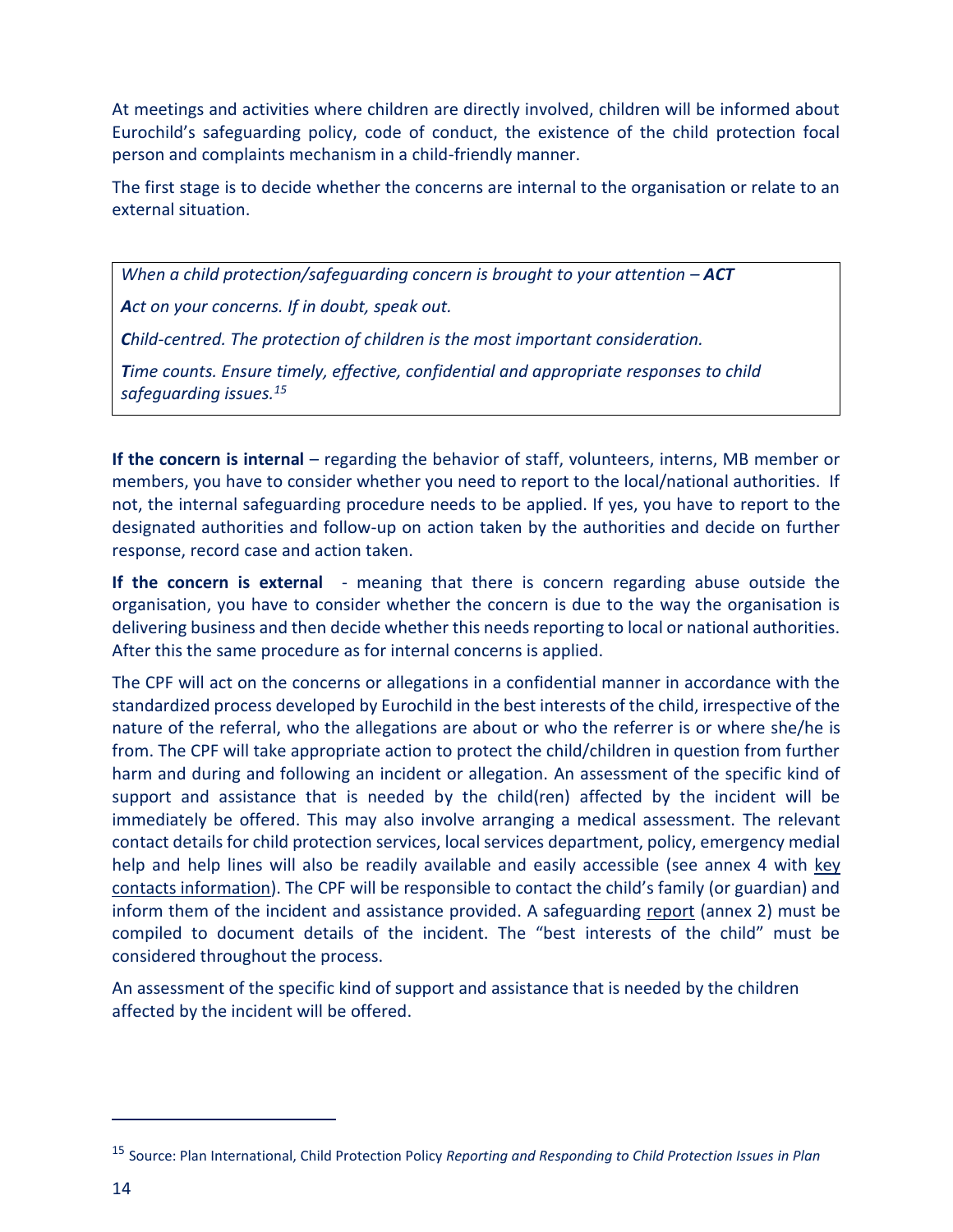## **6.2 Implementation strategy: The internal safeguarding procedure**

Eurochild will immediately suspend any employee, volunteer, intern, board member, consultant, adviser who is alleged to have violated the Child Protection Policy, pending the outcome of the investigation. Eurochild reserves the right to take any disciplinary action against any of the above who have been proven guilty in an investigation, which may include reporting the incident to the police.

The investigation completed by the Secretary General will be submitted to the Nominated Management Board member who will come to a decision about action to be taken. Decisions from any investigation will be confirmed in writing to the individual concerned.

Acts of a criminal nature will be referred to the police and/or Children's Welfare Services in Belgium and may result in a criminal investigation and conviction.

When investigating concerns or complaints, the process should be always be fair and, where complaints are upheld, the individual will have the right to appeal the decision. In such instances, the individual must write to the President of Eurochild within one week of receiving written confirmation of the complaint outcome, explaining the grounds for appeal. The President of Eurochild will consider the appeal, which will include re-examining the evidence and reports and may include talking directly to staff and others involved. Eurochild's President will come to a final decision, which will be confirmed in writing. The decision from the appeals process is final.

In cases where staff from Eurochild members or accompanying adults with children are alleged to have violated Eurochild's Child Protection Policy in meetings and activities organised by Eurochild, this needs to be reported to the Eurochild CPF. The Eurochild CPF will investigate the complaint(s) or concerns confidentially and discreetly and report this to the Secretary General. Where possible Eurochild's CPF together with Eurochild's Secretary General will discuss the concerns with the responsible person and/or his/her organisation in order to change the behavior or acts of the concerned person/organisation. In case the person or organisation is not able or willing to change its behavior according to the standards of Eurochild's Child Protection Policy, the Secretary General will report this to the MB, which may decide to suspend further cooperation with this member organisation when directly involving children or suspend membership. The member organisation has the right to appeal to the MB's decision. In such instances, the organisation must write to the President of Eurochild within a week of receiving the written confirmation of the complaint outcome, explaining the grounds of appeal. The President of Eurochild will consider the appeal, which will include re-examining the evidence and reports and may include talking directly to staff and others involved. Eurochild's President will come to a final decision, which will be confirmed in writing. The decision from the appeals process is final.

In cases of acts of a criminal nature committed by Eurochild member organisations in relation to activities organised by Eurochild this will be referred to the police.

#### **7. Communication and Media Guidelines**

The chapter of the Child Protection Policy sets out the principles Eurochild employs when communicating externally about our work and the work of our members. It contains general principles for ensuring children are kept safe at all times, as well as specific guidelines which must be followed by Eurochild staff as well as photographers, film crews and journalists visiting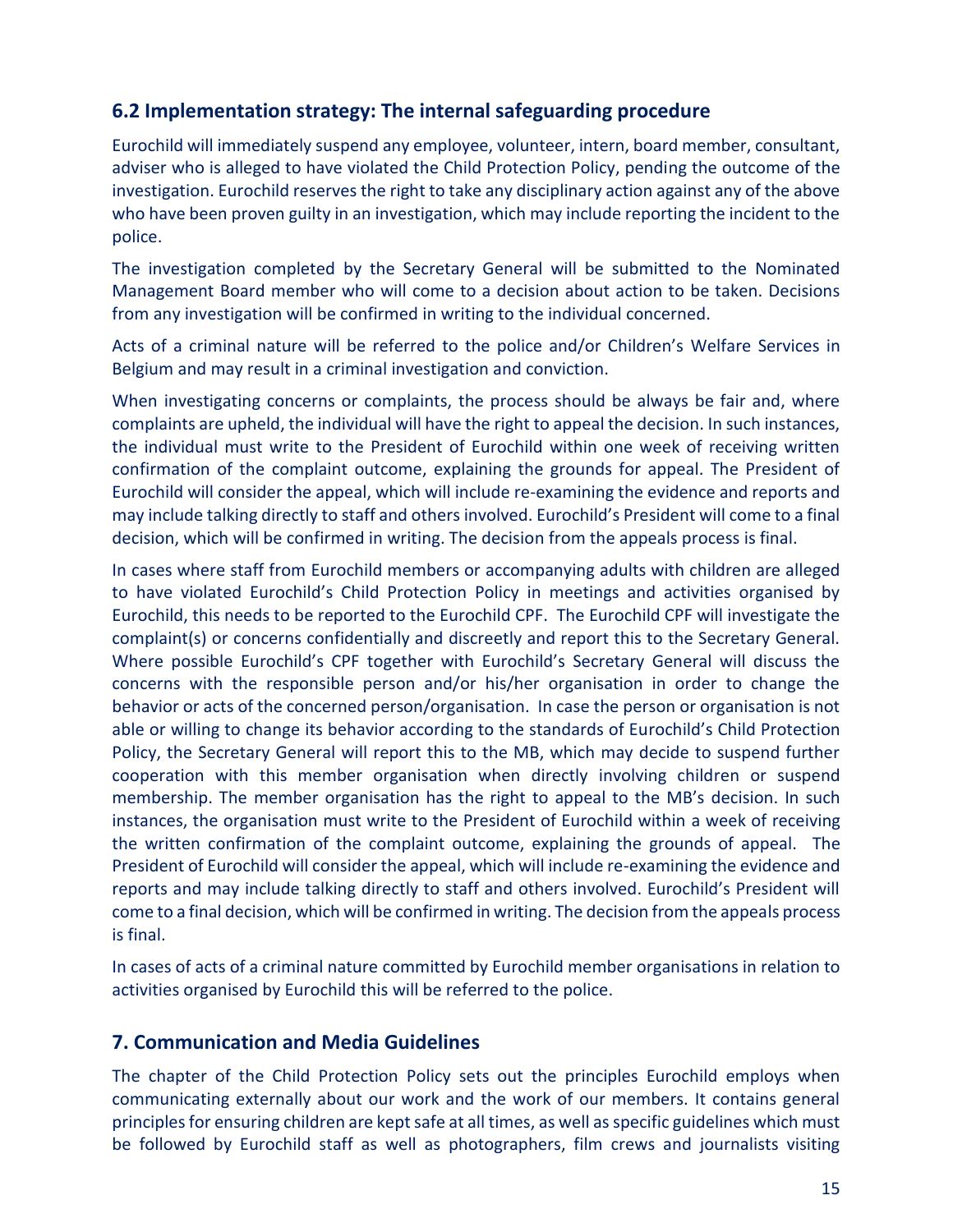Eurochild events and activities. Different countries may have specific laws, protocols or cultural norms, which should be understood and adhered to as appropriate. All child protection measures in the Child Protection Policy are equally applicable in media and communication activities by Eurochild, including the use of social media.

In order to make sure that all children are protected in all situations it is important to obtain written consent of the parent/carer or legal guardian of children that clearly states if they agree that photos or statements of children can be publicly used or not. (*Annex 3 includes a specific media consent form).*

# **7.1. Principles**

The rights and dignity of the child must be respected at all times and the best interests of the child maintained as the paramount concern of our communications. Eurochild will never use discriminatory or degrading language. This section is providing guidelines on the use of images, films and stories of children for media and communication purposes to ensure data protection and to protect children themselves. Abusers have sometimes targeted children whose pictures they have seen in media and communication material.

In Eurochild communications about children, the following principles will apply:

**Dignity**: The child's dignity must be preserved at all times. Languages must not degrade, victimize or shame the child. In images, children should always be dressed appropriately and should never be depicted in any poses that could be interpreted as sexually provocative.

**Accuracy**: The portrayal of children must not be manipulated or sensationalized in any way. Images and stories should provide a balanced depiction of the child's life and circumstances, balancing negatives with empowering images or showing the progress that children are making. Communications should avoid making generalisations, which do not accurately reflect the nature of the situation and pictures should not be taken and used out of context.

**Privacy:** Any information that could be used to identify a child or put them at risk will not be used. Eurochild will ensure that:

- $\triangleright$  Only use first names of children: be careful not to reveal details about the place where they live, their school and other information to would lead to their place of residence. If needed for child safeguarding, the names of children will be changed.
- $\triangleright$  Information about a child/children's life and photographs of children (including information stored on the computer) will be kept in secure files. Access to these should be limited to those that need to use them during the course of their work.
- $\triangleright$  The recorded images should focus on an activity and, where possible, feature groups of children rather than individuals.
- Eurochild is committed to represent a broad range of children boys and girls, of various ages, abilities and ethnic groups in its publications, videos. Eurochild will ensure diversity of children to be presented in its communication material, reflecting the countries in which Eurochild works.

**Complaints procedure**: Any complaints or concerns about inappropriate or intrusive images should be reported and recorded like any other child protection concern (*see chapter 6*).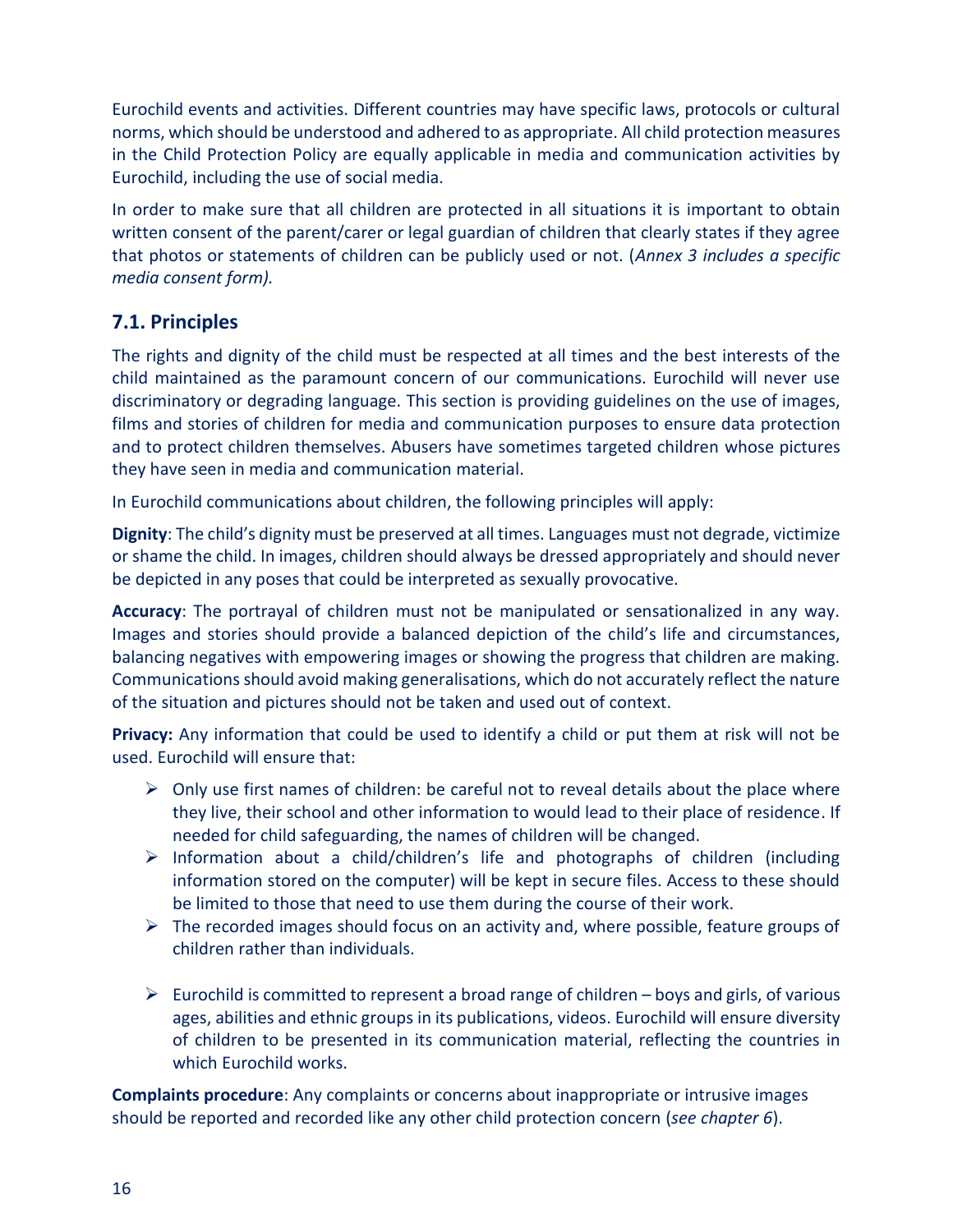# **7.2 Informed Consent**

Informed consent must always be sought before taking any photos, videos, or requesting personal information about children's lives that may then be used in Eurochild materials. Informed consent means that children are told how Eurochild may use the information or image/film and that they are under no obligation to agree to its use. They should also be reassured that locations and other identifying information that might to the location of residence of children will be changed. They will need to be asked whether they give consent that their first name is shared with the information or image/film.

Consent must be obtained by completing and signing the media consent form (included in the consent forms in annex 3). Consent is also required from the child's parent/carer or guardian, who must countersign the form or, where this is not possible, from the organisation working with them. The organisations working with the children should lead on asking for consent of children and families, as they may feel more comfortable to refuse consent when asked by someone they already know and trust.

The media consent forms and other consent forms will be kept on the child's file by Eurochild.

Obtaining prior written consent, does not mean that there is no requirement to obtain verbal consent at the time of taking photographs/video/interviews.

## **7.3 Interviewing Children**

Interviewing children requires skills and certain basic principles should be followed to ensure their dignity and their rights are respected.

- **Informed Consent**: In relation to interviews, informed consent includes explaining what subjects are likely to be covered in the interview and clarifying the child's right to withdraw their consent at any point. The interviewer should review the child's understanding of consent at the start of the interview.
- **Provision of support**: There should be someone else present during the interview, who the child is familiar with. Wherever possible, the child should be given a choice regarding who supports him/her during the interview.
- **Respecting the right to say No**: Be clear before you start the interview that the child only has to talk if they are comfortable doing so, and they can stop and withdraw their consent at any point.
- **Gender**: Consider the different needs of boys and girls and whether they would be more comfortable to talk to a man or a woman. Gender must be considered when deciding what topics may be discussed.
- **Respecting the right to information**: If you are going to take notes, or record the interview in another way, you must explain this to the child and verbally ask their permission to do so.

## **7.4 Visits by Photographers, Films Crews, Journalists and Others**

Special care must be taken when organizing visits for external photographers, filming crews, journalists or visitors within the scope of Eurochild projects, activities and publications: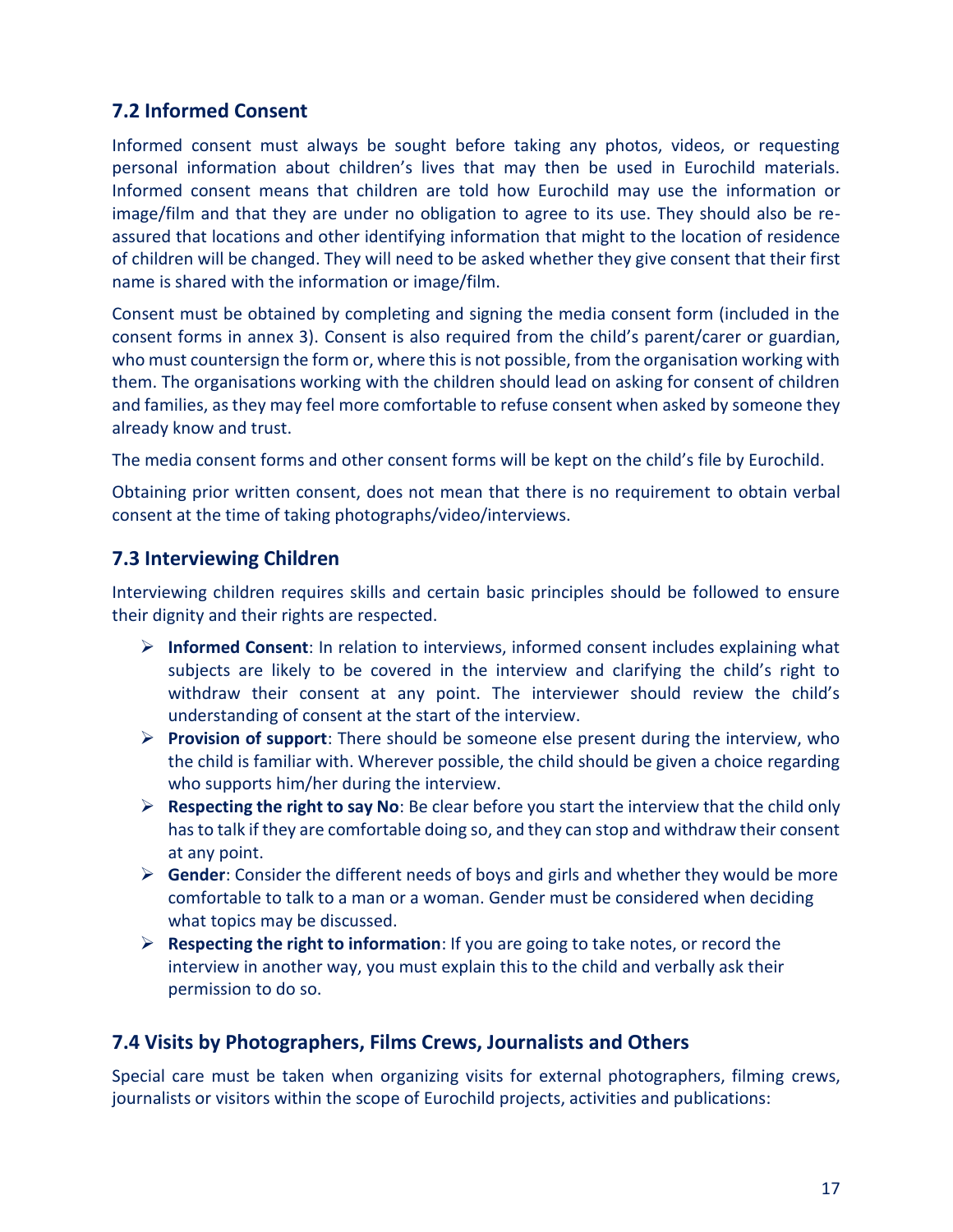- $\triangleright$  Journalists, photographers/film crews must be fully briefed about Eurochild's child protection policy before they meet the children, who will be interviewed, photographed or filmed. They sign their commitment to adhere to this policy.
- $\triangleright$  Make sure that photographers and filmmakers are not allowed to spend time with or have access to children without supervision. They have to be accompanied by Eurochild staff at all times.
- $\triangleright$  Children, parents and guardians must be informed about how the film, photograph or story will be used and consent for this obtained. This is distinct to the consent they have given for use of materials by Eurochild or the national/local organisation they are involved in.
- $\triangleright$  Copies of images, film and story should be sent to the (member) organisation to be passed on to the children.
- $\triangleright$  In order to protect the confidentiality and privacy of the children, Eurochild must be notified as to how the photographer or film maker intends to use the images or stories. Eurochild reserves the right to refuse use if it is felt that, in doing so we are not acting in accordance with our child protection policy and our media and communication principles.
- $\triangleright$  If an image or any material is to be used by another organisation, it must be credited to Eurochild/Photographer's Name © with an appropriate caption.

# **8. Accountability: Monitoring and Evaluation of the Child Protection Policy**

The aim of monitoring and evaluating the Child Protection Policy is to learn from practical case experiences, which will contribute to inform policy reviews and changes to the Child Protection Policy.

Eurochild will regularly monitor the implementation of its Child Protection Policy and procedures. Progress, performance and lessons learned are reported by the Child Protection Focal Person to the Management Board annually and included in Eurochild's annual reports. Monitoring and evaluation will be done by checking whether the standards from the Child Protection Policy are implemented and whether safeguards are working. This will be done by carrying out a survey among Eurochild staff, interns and volunteers on how the standards from the Child Protection Policy are being met, how effective they are and what needs improving.

Next to the overall monitoring and evaluation of the Child Protection Policy, reactive monitoring will take place, after incidences have occurred, which will contribute to a learning process for Eurochild and if necessary changes to the Child Protection Policy or reporting procedures.

Every year an internal review of the policy will be carried out and its results will be approved by the Management Board. In addition, an external evaluator will review the policy and practices. This will be done by Keeping Children Safe, of which Eurochild has become associate member. Eurochild aims to receive the Keeping Children Safe certification. This includes a Safeguarding Children Self-Audit, resulting in a base line assessment of Eurochild's child protection and safeguarding measures.

The second stage in this certification process provides external verification that the child safeguarding measures that have been examined in Eurochild are effective.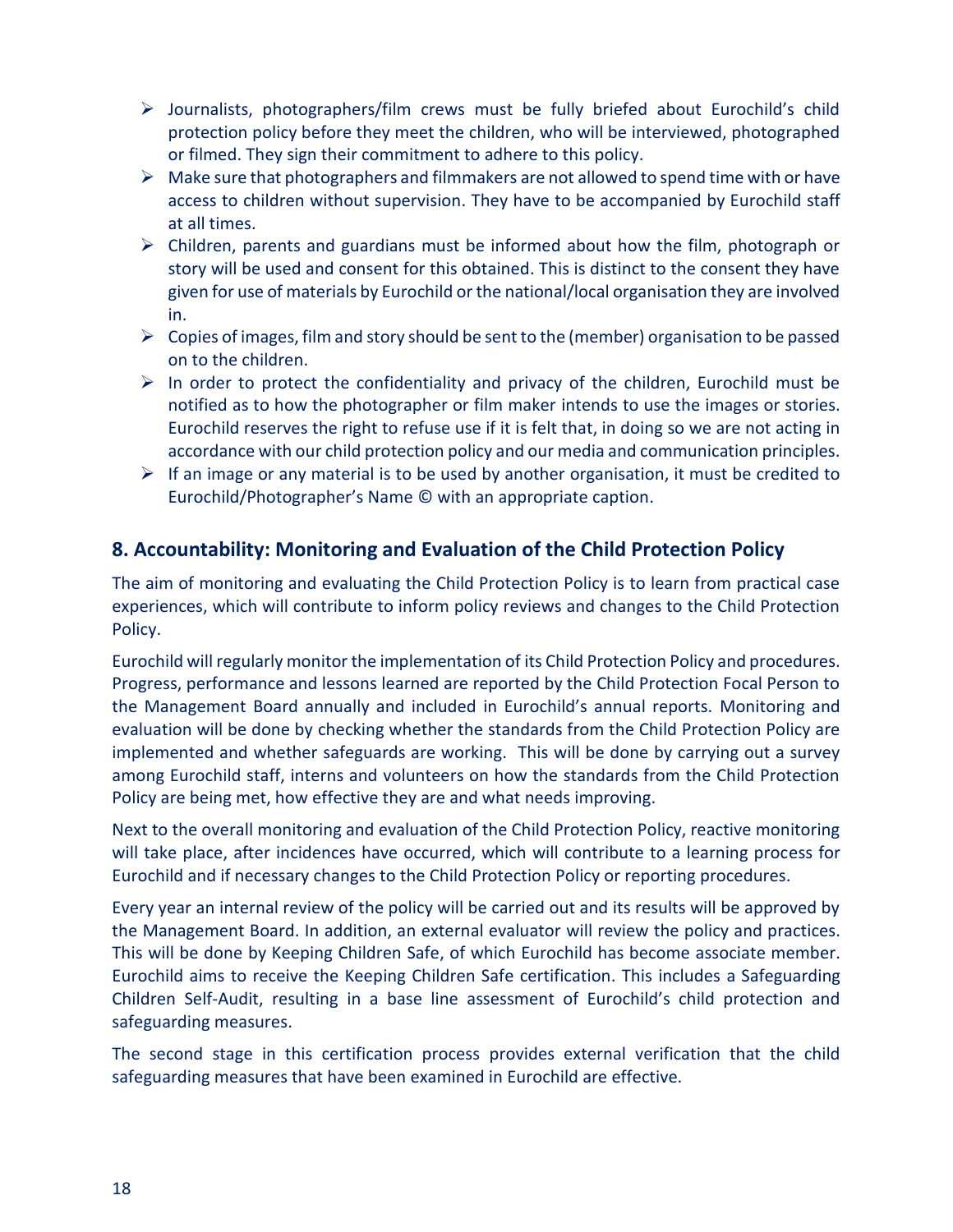# **9. Statement of Commitment to Eurochild Child Protection Policy**

I, \_\_\_\_\_\_\_\_\_\_\_\_\_\_\_\_\_\_\_\_\_\_\_\_\_\_\_\_\_\_\_\_\_\_\_\_\_\_\_\_\_\_\_\_\_\_\_\_, have read and understood the standards and guidelines outlined in this Child Protection Policy. I agree with the principles contained therein and accept the importance of implementing and promoting the child protection policies, procedures and practices contained within this document while working or associated with Eurochild.

I further understand that adherence to Eurochild's Child Protection Policy will involve the following: undergoing a check for criminal convictions related to working with children; signing a personal declaration stating any criminal convictions, including those considered 'spent'; declaring any previous investigations or allegations made against me with respect to child protection issues; and providing two character references.

| (Name)           |
|------------------|
| (Job title/role) |
| (Signature)      |
| (Date)           |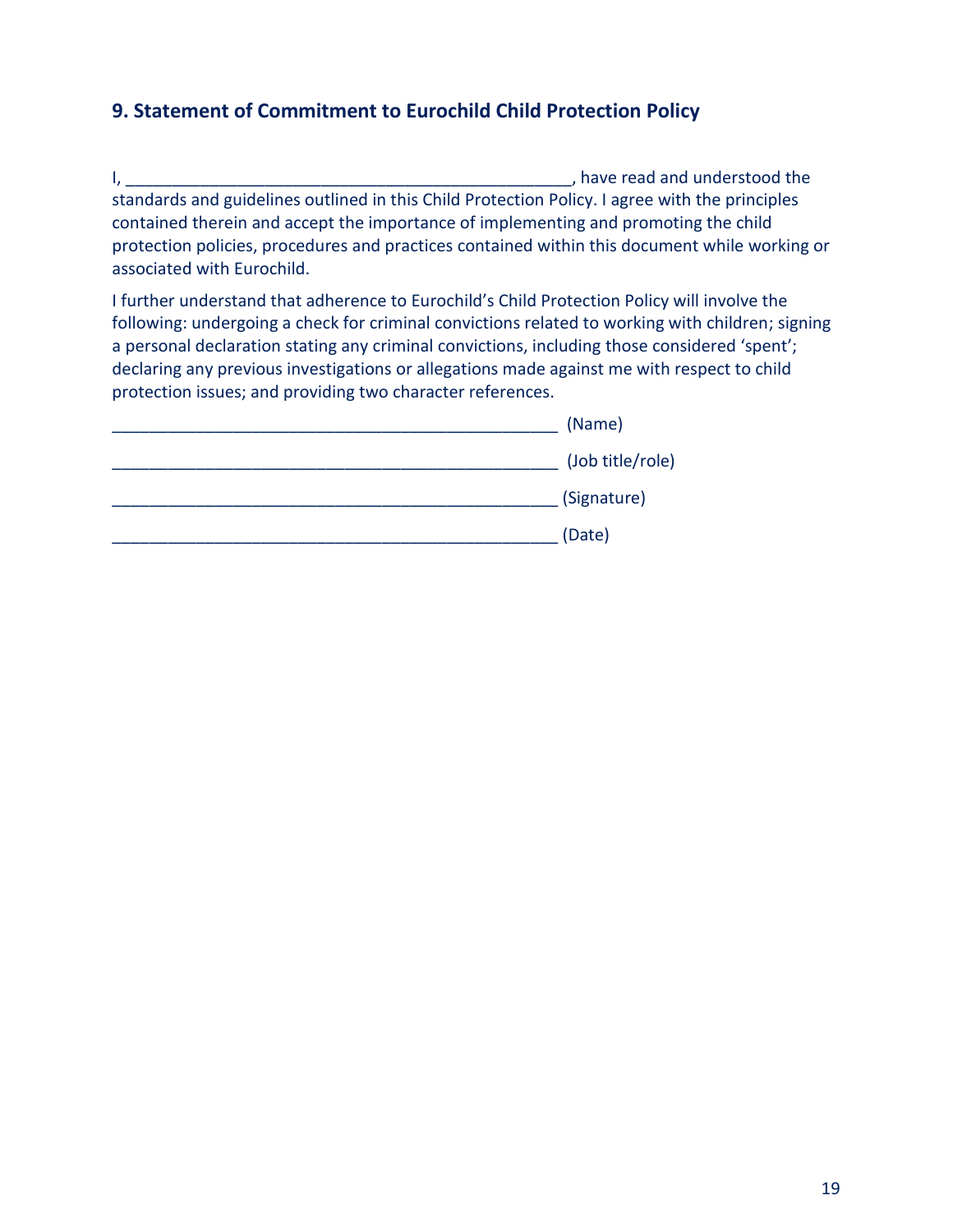## **10. Character References**

Please provide the name, address and contact details of two character references you have known for no less than 2 years, excluding family members:

| <b>Referee Name:</b>   | <b>Referee Name:</b>   |
|------------------------|------------------------|
| <b>Address:</b>        | <b>Address:</b>        |
| <b>Contact Number:</b> | <b>Contact Number:</b> |
| E-mail:                | E-mail:                |
|                        |                        |

## **Declaration of Criminal Convictions**

Have you ever been convicted of a crime? **Yes\_\_\_\_ No \_\_\_\_\_**

If yes, please provide details of all criminal convictions, including those considered 'spent', and declare any previous investigations or allegations made against you. These will be kept confidential by the designated Child Protection Focal Person at Eurochild, who will assess whether they pose any risk or are not in conformity with Eurochild's Child Protection Policy.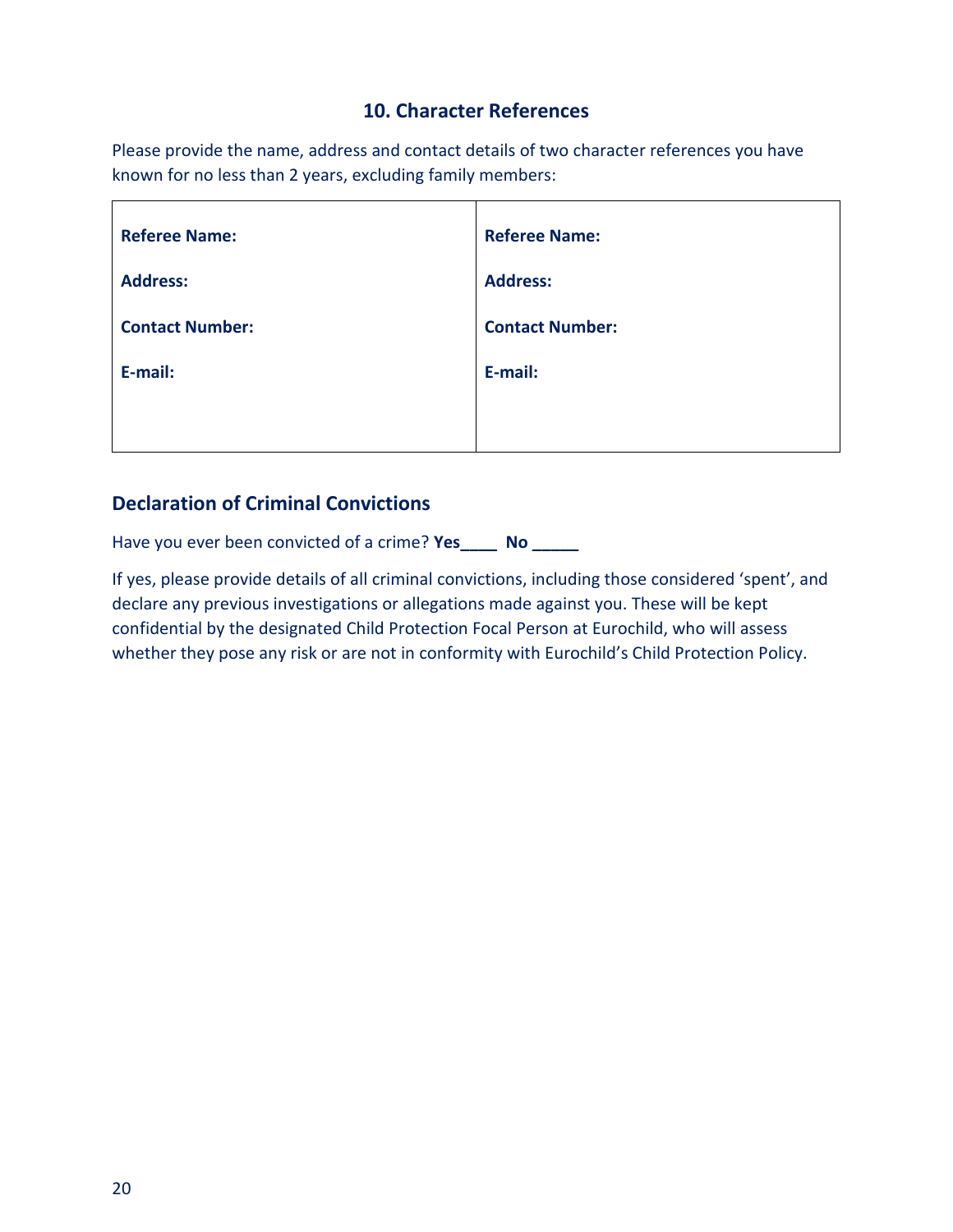## **ANNEX 1: Recognising Signs of Abuse**

Recognising indications of potential abuse is complex and there is no simple checklist, which allows easy recognition. There are potential warning signs that you can be alert to but they should be assessed with care. It should not be automatically assumed that abuse is occurring. Equally, however, it is important not to dismiss your concerns or ignore any signs of abuse – these should be discussed with the CPF as soon as possible to help decide the most appropriate course of action.

| <b>Possible signs of physical abuse:</b>          | <b>Possible signs of neglect:</b>                |
|---------------------------------------------------|--------------------------------------------------|
| Bruises, burns, sprains, dislocations,            | Frequent hunger                                  |
| bites, cuts                                       | Taking scraps of food from bins or<br>$\bullet$  |
| Improbable excuses given to explain<br>$\bullet$  | plates, or stealing food                         |
| injuries                                          | Poor personal hygiene<br>$\bullet$               |
| Refusal to discuss injuries<br>$\bullet$          | <b>Constant tiredness</b><br>$\bullet$           |
| Withdrawal from physical contact                  | Inappropriate clothing, e.g. summer<br>$\bullet$ |
| Arms and legs kept covered in hot<br>$\bullet$    | clothes in winter                                |
| weather                                           | Frequent lateness or non-<br>$\bullet$           |
| Unwillingness to participate in<br>$\bullet$      | attendance at school                             |
| physical activities that may involve              | Untreated medical problems<br>$\bullet$          |
| undressing, e.g. sports                           | Low self-esteem                                  |
| Fear of returning home or of parents<br>$\bullet$ | Poor social relationships<br>$\bullet$           |
| being contacted                                   | <b>Compulsive stealing</b><br>$\bullet$          |
| Showing wariness or distrust of<br>$\bullet$      | Drug or alcohol abuse                            |
| adults                                            |                                                  |
| Self-destructive tendencies<br>$\bullet$          |                                                  |
| Being aggressive towards others<br>$\bullet$      |                                                  |
| Being very passive and compliant<br>$\bullet$     |                                                  |
| Chronic running away<br>$\bullet$                 |                                                  |
| <b>Possible signs of emotional abuse:</b>         | Possible signs of sexual abuse:                  |
| Physical, cognitive or emotional                  | Age inappropriate sexualised                     |
| development is delayed                            | behaviour or highly sexualised                   |
| <b>Highly anxious</b>                             | language                                         |
| Showing delayed speech or sudden<br>$\bullet$     | Bed wetting or soiling<br>$\bullet$              |
| speech disorder                                   | Anal or genital soreness<br>$\bullet$            |
| Fear of new situations                            | Sleep problems                                   |
| Low self-esteem                                   | Fear of being with adults                        |
| Inappropriate emotional responses                 | Promiscuity                                      |
| to situations                                     | Extreme risk taking in adolescents               |
| Extreme passivity or aggression                   |                                                  |
| Drug or alcohol abuse                             |                                                  |
| Chronic running away<br>$\bullet$                 |                                                  |
| <b>Compulsive stealing</b>                        |                                                  |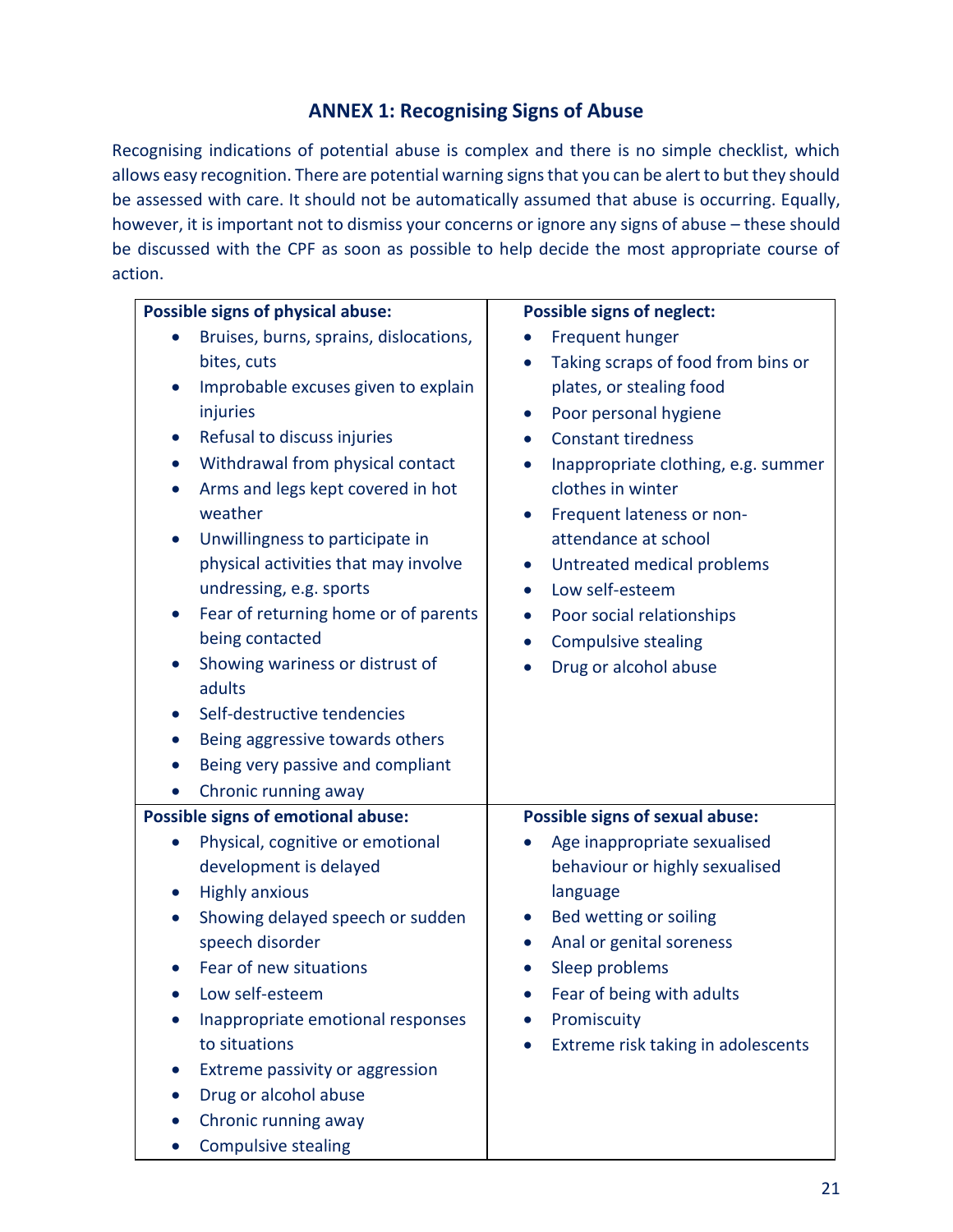## **Possible signs of concern regarding adult behaviour:**

- A person in whose presence the behavior of a child significantly changes such as becoming withdrawn, fearful, distressed or agitated
- Asking a child to lie or keep secrets
- Breaches of the organisation's Code of Conduct/behaviour protocols
- Initiating private contact with a child, in person or by e-mail or phone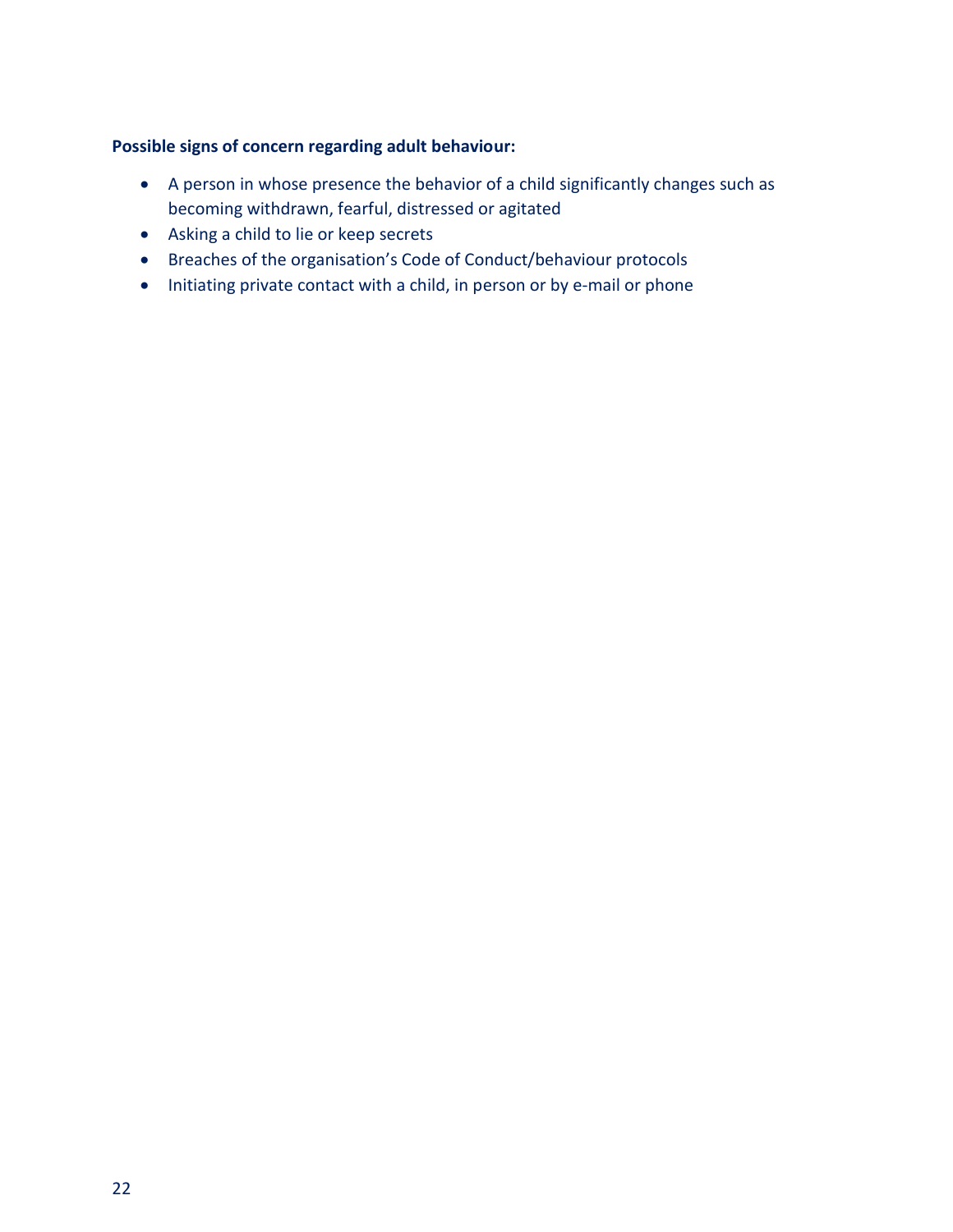## **Annex 2: Safeguarding Report Form**

If you have knowledge that a child might be at risk of harm, please complete this form to the best of your knowledge. Please note that child protection concerns must be reported (*orally or in writing*) directly to the Child Protection Focal Person at Eurochild (preferably within the same working day) – depending on the urgency, you may wish to complete this form before contacting the CPF or you may wish to complete the report afterwards.

Also use this form to report an accident or incident. An accident is an unplanned event that results in an injury or could have resulted in an injury or results in damage to equipment or property OR harm to the environment. An incident is an unpleasant or unusual event.

The report should be written and signed only by you to guarantee confidentiality. It should be sent only to the CPF, who will hold it in a safe and secure place and treat it with the strictest confidentiality.

#### **1. About you**

| 2. About the child                         |  |
|--------------------------------------------|--|
|                                            |  |
|                                            |  |
|                                            |  |
|                                            |  |
|                                            |  |
| Has any treatment been given to the child? |  |
|                                            |  |
| Taken to hospital YES _______; NO ______;  |  |
|                                            |  |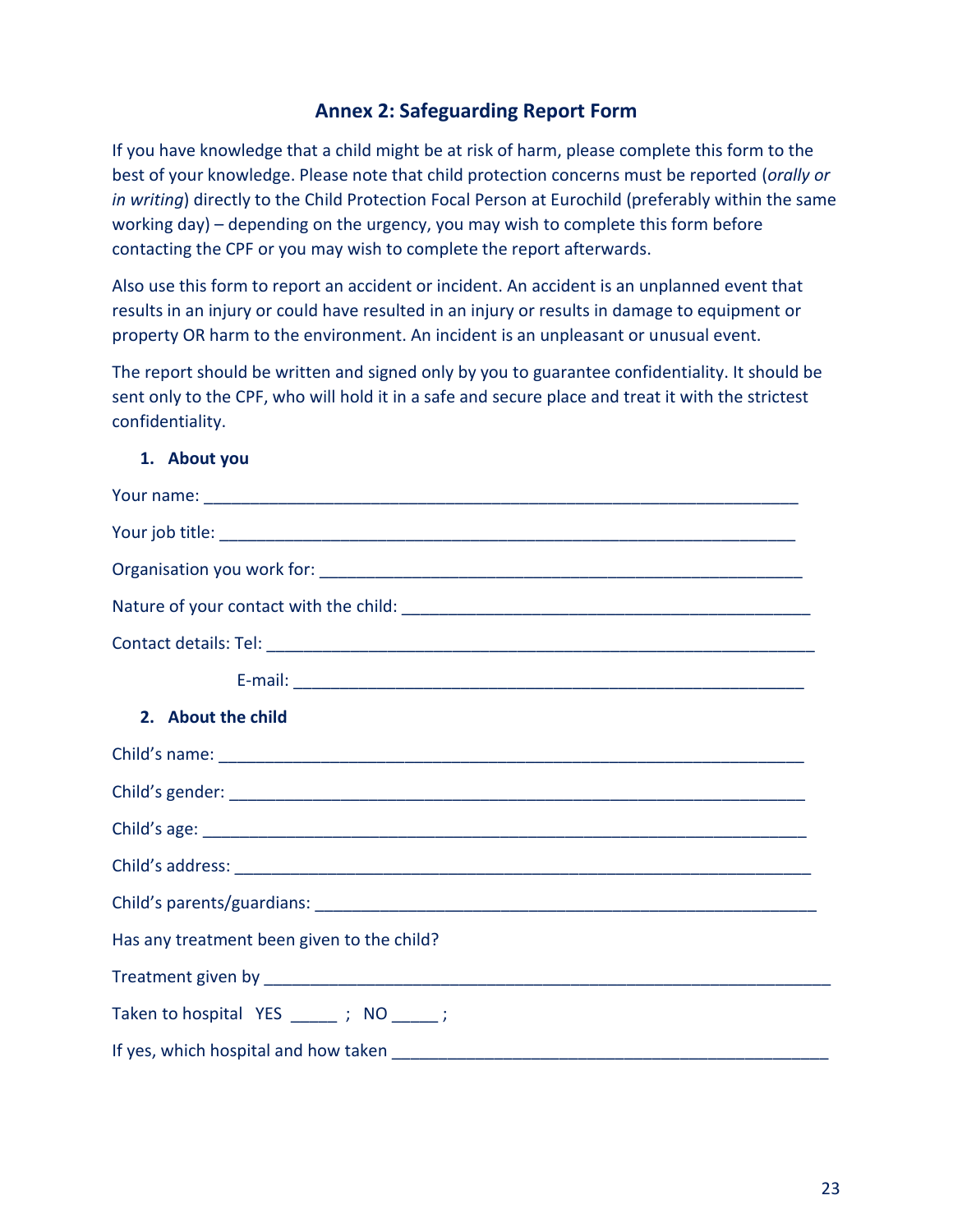#### **3. About your concern; Details of incident**

| Was the incident: |
|-------------------|
|-------------------|

| Observed by you | Suspected | Disclosed by someone else                                                                        |
|-----------------|-----------|--------------------------------------------------------------------------------------------------|
|                 |           | If the concern was shared by someone else, please state who and their relationship to the child: |

What happened? Give cause (how and why) if known - If you include personal observations please make a distinction between what is a fact and what is opinion or hearsay (*e.g. child's emotional state, visible injuries, etc.)*:

\_\_\_\_\_\_\_\_\_\_\_\_\_\_\_\_\_\_\_\_\_\_\_\_\_\_\_\_\_\_\_\_\_\_\_\_\_\_\_\_\_\_\_\_\_\_\_\_\_\_\_\_\_\_\_\_\_\_\_\_\_\_\_\_\_\_\_\_\_\_\_\_\_\_\_\_\_\_ \_\_\_\_\_\_\_\_\_\_\_\_\_\_\_\_\_\_\_\_\_\_\_\_\_\_\_\_\_\_\_\_\_\_\_\_\_\_\_\_\_\_\_\_\_\_\_\_\_\_\_\_\_\_\_\_\_\_\_\_\_\_\_\_\_\_\_\_\_\_\_\_\_\_\_\_\_\_ \_\_\_\_\_\_\_\_\_\_\_\_\_\_\_\_\_\_\_\_\_\_\_\_\_\_\_\_\_\_\_\_\_\_\_\_\_\_\_\_\_\_\_\_\_\_\_\_\_\_\_\_\_\_\_\_\_\_\_\_\_\_\_\_\_\_\_\_\_\_\_\_\_\_\_\_\_\_ \_\_\_\_\_\_\_\_\_\_\_\_\_\_\_\_\_\_\_\_\_\_\_\_\_\_\_\_\_\_\_\_\_\_\_\_\_\_\_\_\_\_\_\_\_\_\_\_\_\_\_\_\_\_\_\_\_\_\_\_\_\_\_\_\_\_\_\_\_\_\_\_\_\_\_\_\_\_ \_\_\_\_\_\_\_\_\_\_\_\_\_\_\_\_\_\_\_\_\_\_\_\_\_\_\_\_\_\_\_\_\_\_\_\_\_\_\_\_\_\_\_\_\_\_\_\_\_\_\_\_\_\_\_\_\_\_\_\_\_\_\_\_\_\_\_\_\_\_\_\_\_\_\_\_\_

Did the child/young person or another source say anything to you [if relevant] and how did you respond to him or her: [Do not lead the child. Record actual details]

\_\_\_\_\_\_\_\_\_\_\_\_\_\_\_\_\_\_\_\_\_\_\_\_\_\_\_\_\_\_\_\_\_\_\_\_\_\_\_\_\_\_\_\_\_\_\_\_\_\_\_\_\_\_\_\_\_\_\_\_\_\_\_\_\_\_\_\_\_\_\_\_\_\_\_\_\_\_ \_\_\_\_\_\_\_\_\_\_\_\_\_\_\_\_\_\_\_\_\_\_\_\_\_\_\_\_\_\_\_\_\_\_\_\_\_\_\_\_\_\_\_\_\_\_\_\_\_\_\_\_\_\_\_\_\_\_\_\_\_\_\_\_\_\_\_\_\_\_\_\_\_\_\_\_\_\_ \_\_\_\_\_\_\_\_\_\_\_\_\_\_\_\_\_\_\_\_\_\_\_\_\_\_\_\_\_\_\_\_\_\_\_\_\_\_\_\_\_\_\_\_\_\_\_\_\_\_\_\_\_\_\_\_\_\_\_\_\_\_\_\_\_\_\_\_\_\_\_\_\_\_\_\_\_\_ \_\_\_\_\_\_\_\_\_\_\_\_\_\_\_\_\_\_\_\_\_\_\_\_\_\_\_\_\_\_\_\_\_\_\_\_\_\_\_\_\_\_\_\_\_\_\_\_\_\_\_\_\_\_\_\_\_\_\_\_\_\_\_\_\_\_\_\_\_\_\_\_\_\_\_\_\_\_

Date of the alleged incident: \_\_\_\_\_\_\_\_\_\_\_\_\_\_\_\_\_\_\_\_\_\_\_\_\_\_\_\_\_\_\_\_\_\_\_\_\_\_\_\_\_\_\_\_\_\_\_\_\_\_\_\_\_ Time of the alleged incident: \_\_\_\_\_\_\_\_\_\_\_\_\_\_\_\_\_\_\_\_\_\_\_\_\_\_\_\_\_\_\_\_\_\_\_\_\_\_\_\_\_\_\_\_\_\_\_\_\_\_\_\_\_ Location of the alleged incident: \_\_\_\_\_\_\_\_\_\_\_\_\_\_\_\_\_\_\_\_\_\_\_\_\_\_\_\_\_\_\_\_\_\_\_\_\_\_\_\_\_\_\_\_\_\_\_\_\_\_\_ Name of the alleged perpetrator (if applicable):  $\blacksquare$ Were there any other children/people involved in the alleged incident?

#### Are any other children at risk of harm? \_\_\_\_\_\_\_\_\_\_\_\_\_\_\_\_\_\_\_\_\_\_\_\_\_\_\_\_\_\_\_\_\_\_\_\_\_\_\_\_\_\_\_

\_\_\_\_\_\_\_\_\_\_\_\_\_\_\_\_\_\_\_\_\_\_\_\_\_\_\_\_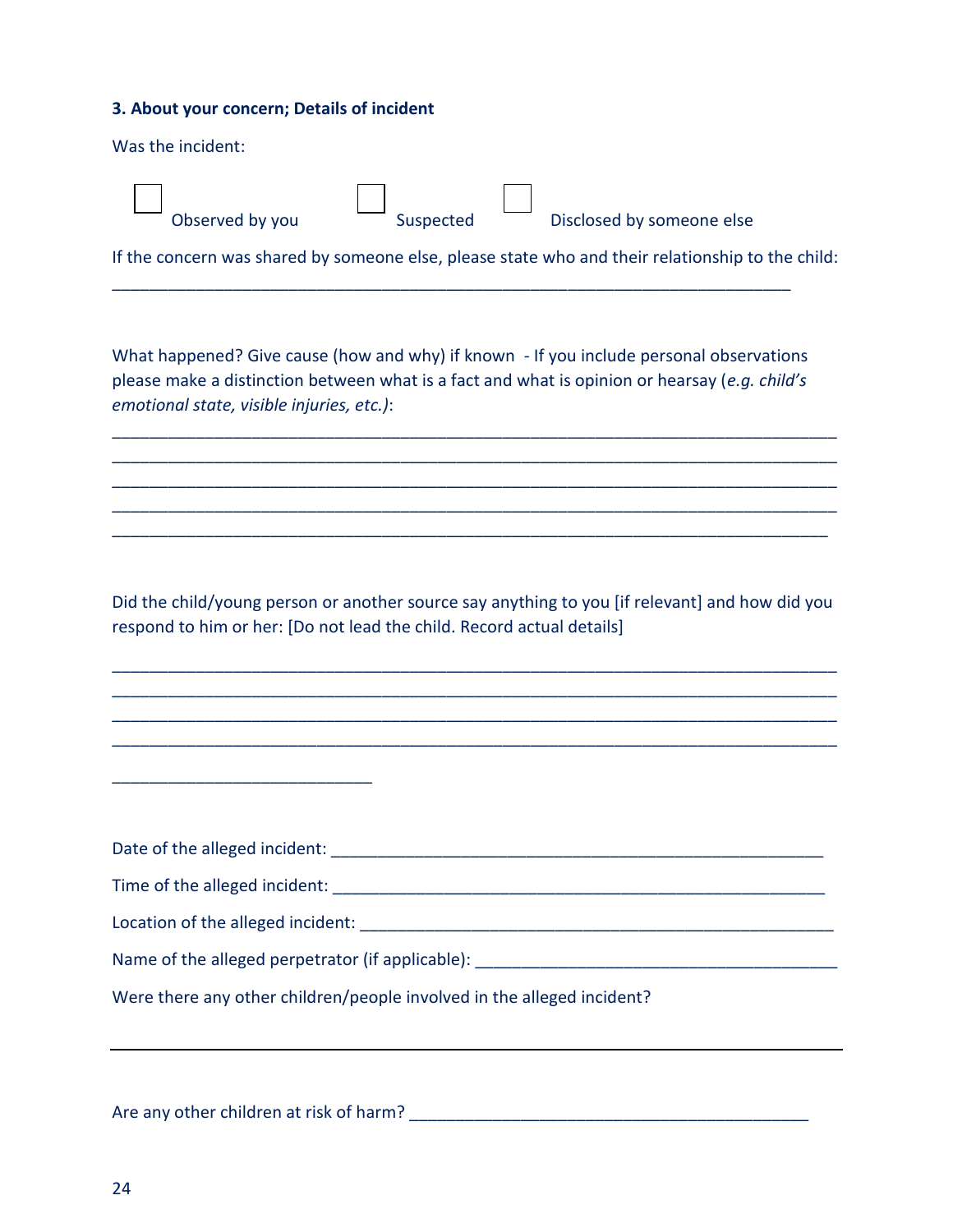## Action taken by you:

| For completion by the Child Protection Focal person:                          |                                                                                                 |
|-------------------------------------------------------------------------------|-------------------------------------------------------------------------------------------------|
| Incident/Accident investigated:                                               | Yes<br><b>No</b>                                                                                |
|                                                                               |                                                                                                 |
| Written investigation report necessary:                                       | Yes<br><b>No</b>                                                                                |
|                                                                               |                                                                                                 |
| Written investigation report necessary:                                       | Yes<br><b>No</b>                                                                                |
|                                                                               | In order to determine the cause of the incident or accident, it may be appropriate to interview |
| parties who were involved. Witness detail, statements, etc. can be added here |                                                                                                 |
|                                                                               |                                                                                                 |
|                                                                               |                                                                                                 |
|                                                                               |                                                                                                 |
|                                                                               |                                                                                                 |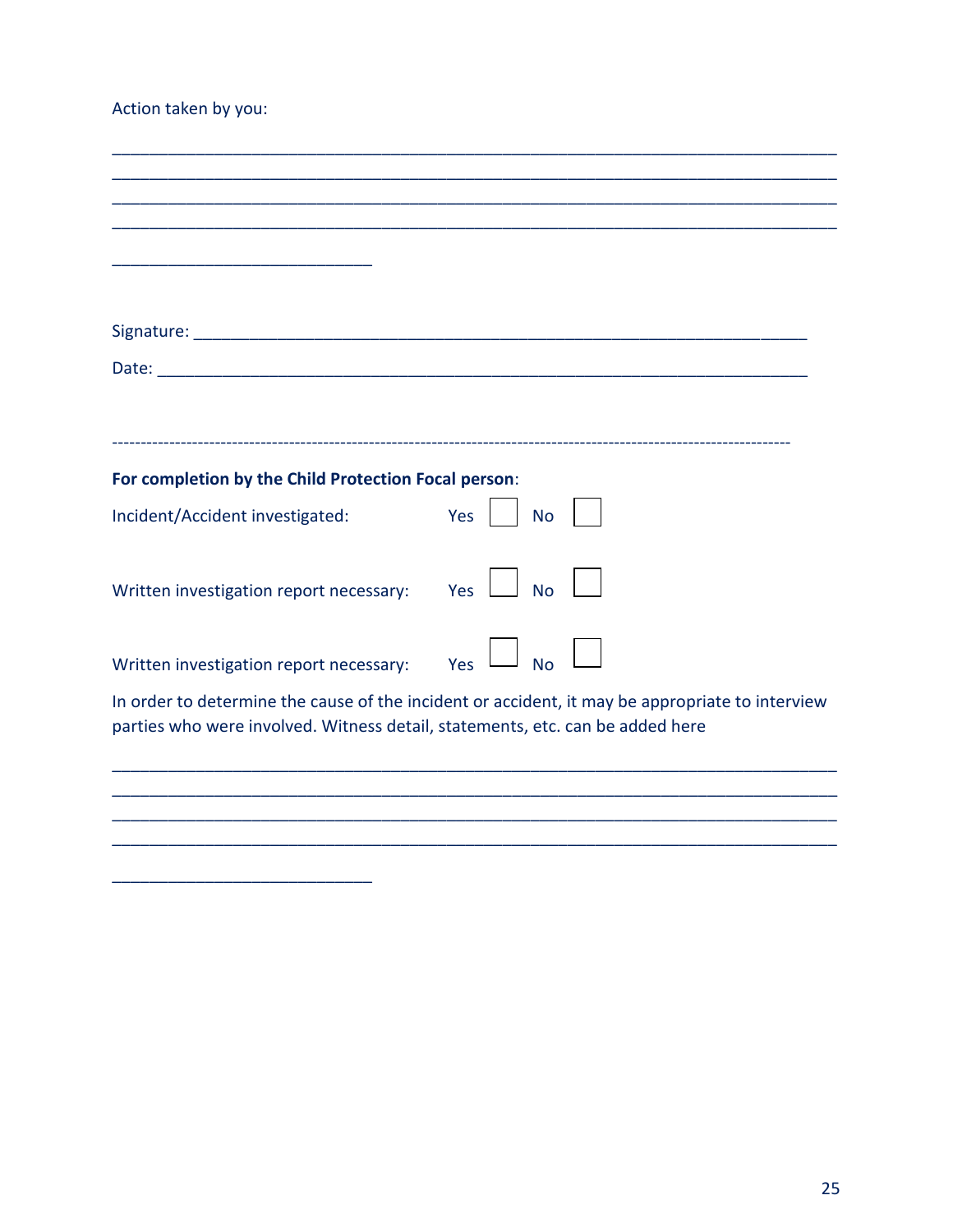## **Annex 3 Consent Forms**

#### **PERSONAL INFORMATION AND INFORMATION IN CASES OF EMERGENCY**

| Your name and age                         |  |
|-------------------------------------------|--|
| Your address                              |  |
| Your phone number                         |  |
| Your mobile number<br>(if)<br>available): |  |
| <b>Your email address:</b>                |  |

# **Are you happy to take part in ………………………………………. (e.g. meeting/event/etc)?**

*Please tick Yes or No:*

 Yes No

#### **WE WANT TO MAKE SURE YOU FEEL WELCOME AND COMFORTABLE TO TAKE PART**

| Do you have any allergies we should know<br>about?<br>Yes 6 No 6                                                                                                                                                                                         | Details:        |
|----------------------------------------------------------------------------------------------------------------------------------------------------------------------------------------------------------------------------------------------------------|-----------------|
| Do you have any additional support needs<br>you'd like us to know about (physical or<br>learning disability, mental health issues, low<br>difficulties<br>confidence,<br>with<br>communication, things you find it hard to<br>talk about)?<br>Yes 6 No 6 | Details:        |
| Is there anything extra we can do to make<br>sure that you can come along and participate<br>fully?<br>Yes 6 No 6                                                                                                                                        | Details:        |
| Are you taking any medication we should<br>know about?<br>Yes 6 No 6                                                                                                                                                                                     | Details:        |
| Do you have any dietary requirements?<br>Yes @<br>$No$ $\circledcirc$                                                                                                                                                                                    | Details:        |
| If you practice a religion, please tell us if<br>there's anything connected to taking part in<br>the event that we should know about                                                                                                                     | <b>Details:</b> |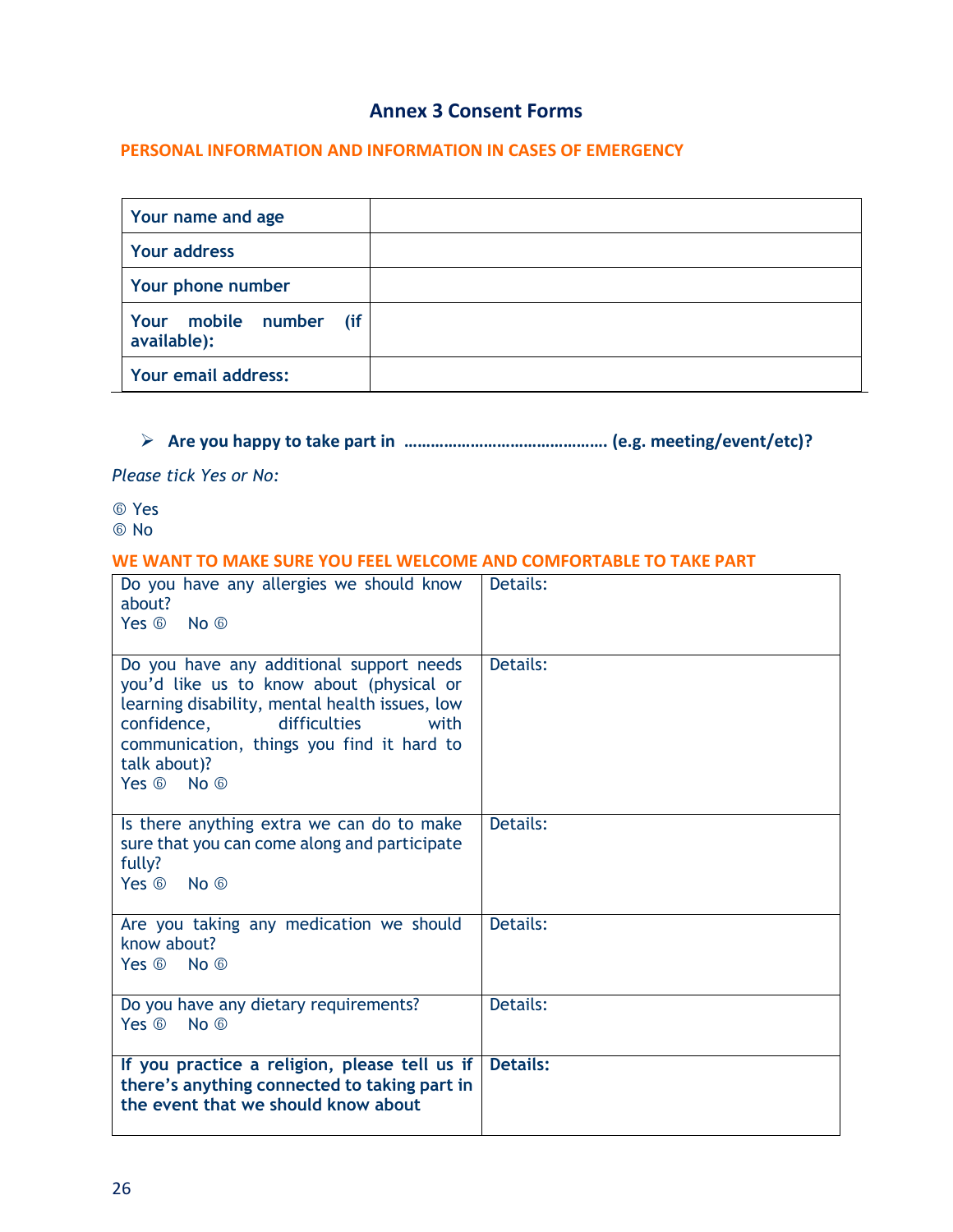## **IN THE EVENT OF EMERGENCY**

# **Contact persons in case of EMERGENCY. It is very important you fill in this section fully**

| Name 1:                                                                                                                                                    | Name 2:              |
|------------------------------------------------------------------------------------------------------------------------------------------------------------|----------------------|
| Relationship to you:                                                                                                                                       | Relationship to you: |
| Phone number:                                                                                                                                              | Phone number:        |
| Mobile:                                                                                                                                                    | Mobile:              |
| In the event of emergency, do you agree that<br>you can receive hospital or dental treatment,<br>including an anaesthetic?<br>Yes $6$<br>$No \circledcirc$ | Details:             |

| <b>My Consent</b>          | <b>Parent/Legal Guardian Consent (if under 18)</b>                                                                                                                                                                                                                                                                                                                                           |
|----------------------------|----------------------------------------------------------------------------------------------------------------------------------------------------------------------------------------------------------------------------------------------------------------------------------------------------------------------------------------------------------------------------------------------|
| Signature:                 | This child/young person under 18:<br>allowed<br>is<br>to<br>participate<br>in.<br>(event)                                                                                                                                                                                                                                                                                                    |
| Location (where you live): | is allowed to take part in media<br>activities at  (event)                                                                                                                                                                                                                                                                                                                                   |
| Today's date:              | has been informed about the<br>(event) goals, the voluntary nature of<br>participation and anonymity in an age-<br>appropriate way<br>has been informed that they can refuse<br>to participate at any time with no<br>consequences<br>is allowed to receive appropriate<br>medical attention from a registered<br>practitioner if at any time my child<br>requires urgent medical attention, |
|                            | Full name:                                                                                                                                                                                                                                                                                                                                                                                   |
|                            | Relationship to child/young person:<br>Location:<br>Date:                                                                                                                                                                                                                                                                                                                                    |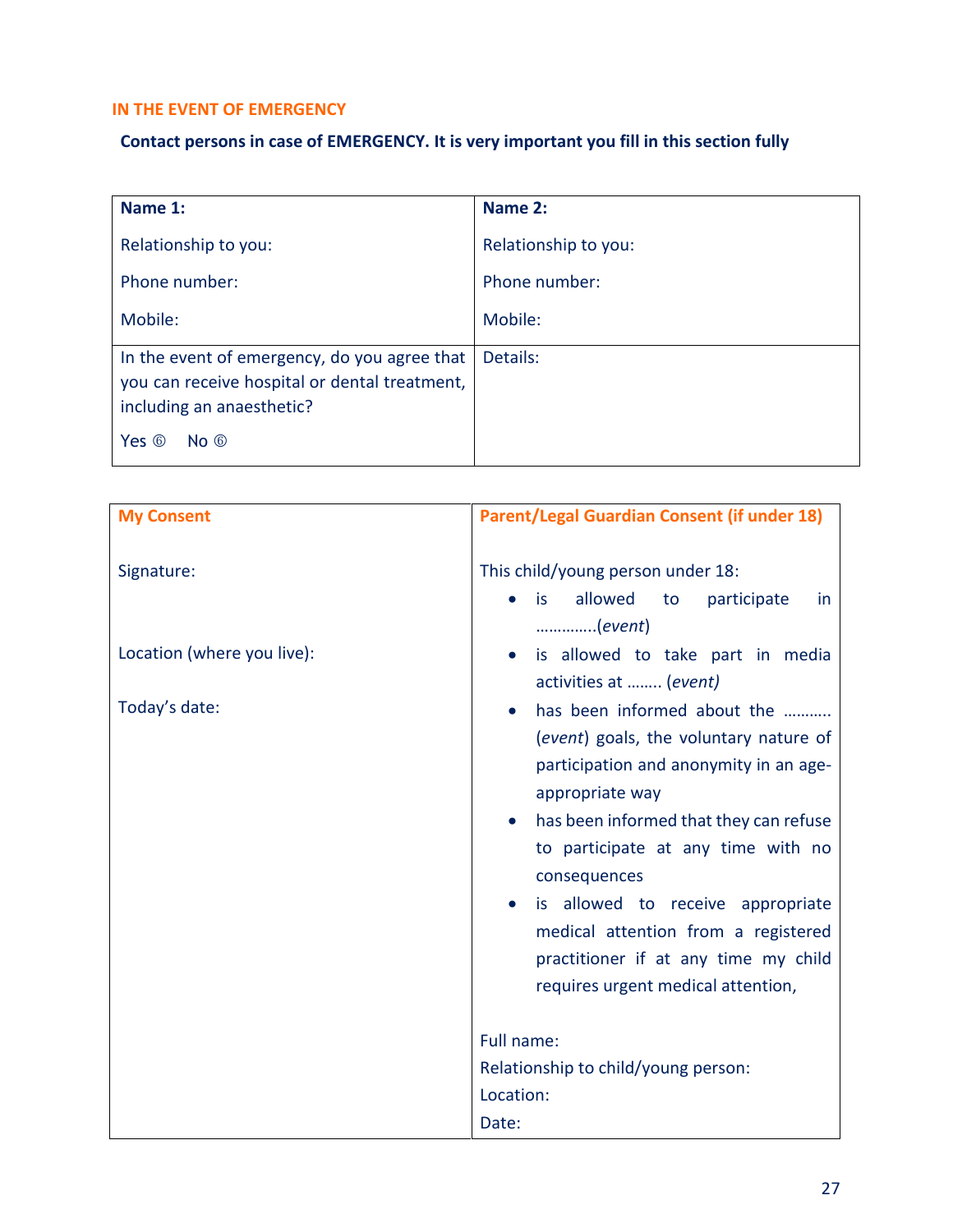#### **MEDIA CONSENT FORM**

#### **WE WANT TO MAKE SURE YOU FEEL COMFORTABLE TO TAKE PART IN MEDIA ACTIVITIES**

Eurochild and its Communications Team are actively promoting ……………………………………………… (*e.g. activities/events/etc*). **We publish photos and or statements of participants.** In this way we inform the public and decision makers about ………………. (*event*)

If you or your parents/carers are interested in following the Eurochild's work via social media, you can do this by following the Eurochild Facebook page and/or twitter feed or the Eurochild website: [www.eurochild.org](http://www.eurochild.org/)

 Is it okay for you participate in visual documentation during the Eurochild…… (*event*)? If you say it is ok, we might share photos, film, audio, writing or art on our website or social media; in our reports or leaflets; at our events; and/or in the promotion work we do to people around Europe who help to support children and adolescents.

*Please tick Yes or No:*

 Yes **6 No** 

> $\triangleright$  Is it ok for us to capture your voice in film, photos, audio, writing and/or art and to share this content in the ways listed above?

*Please tick Yes or No:*

 Yes No

> Is it ok if we tell people your first name when we share this content? (*you can still take part in ……………. (event) even if you don't want us to tell people your name).*

*Please tick Yes or No:*

Yes you can share my first name

No you cannot share my first name

 Is it ok for you to talk to the press during ………….(*event*) (including photos, television/video/camera coverage)? *All media interviews will be conducted in consultation with and in the presence of your accompanying adult and a Eurochild staff member. You have a right not to respond to any questions that you do not want to answer.*

*Please tick Yes or No:*

Yes

No